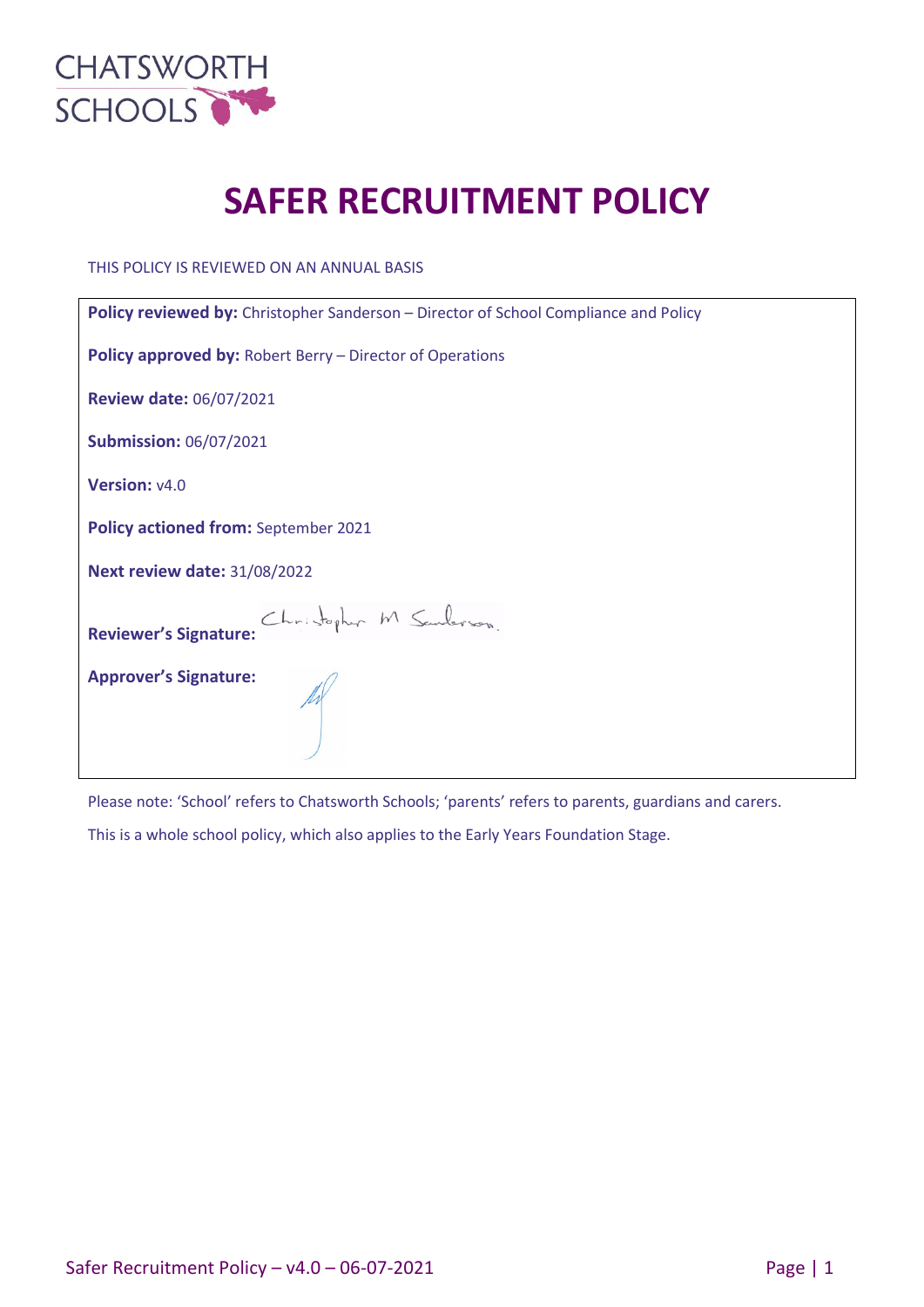

# **Table of Contents**

| Prohibition from Management of Independent Schools Check ("section 128 direction") 7                      |  |
|-----------------------------------------------------------------------------------------------------------|--|
|                                                                                                           |  |
|                                                                                                           |  |
|                                                                                                           |  |
|                                                                                                           |  |
|                                                                                                           |  |
|                                                                                                           |  |
|                                                                                                           |  |
|                                                                                                           |  |
|                                                                                                           |  |
|                                                                                                           |  |
|                                                                                                           |  |
| Volunteers (including pupils from other schools aged 16 or over undertaking work experience) 11           |  |
|                                                                                                           |  |
|                                                                                                           |  |
|                                                                                                           |  |
|                                                                                                           |  |
|                                                                                                           |  |
|                                                                                                           |  |
|                                                                                                           |  |
|                                                                                                           |  |
|                                                                                                           |  |
|                                                                                                           |  |
|                                                                                                           |  |
|                                                                                                           |  |
|                                                                                                           |  |
| Appendix 6: Template letters for seeking and receiving confirmation of recruitment checks in relation to  |  |
|                                                                                                           |  |
| Appendix 7: Policy on the secure storage, handling, use, retention and disposal of Disclosure and Barring |  |
|                                                                                                           |  |
|                                                                                                           |  |
|                                                                                                           |  |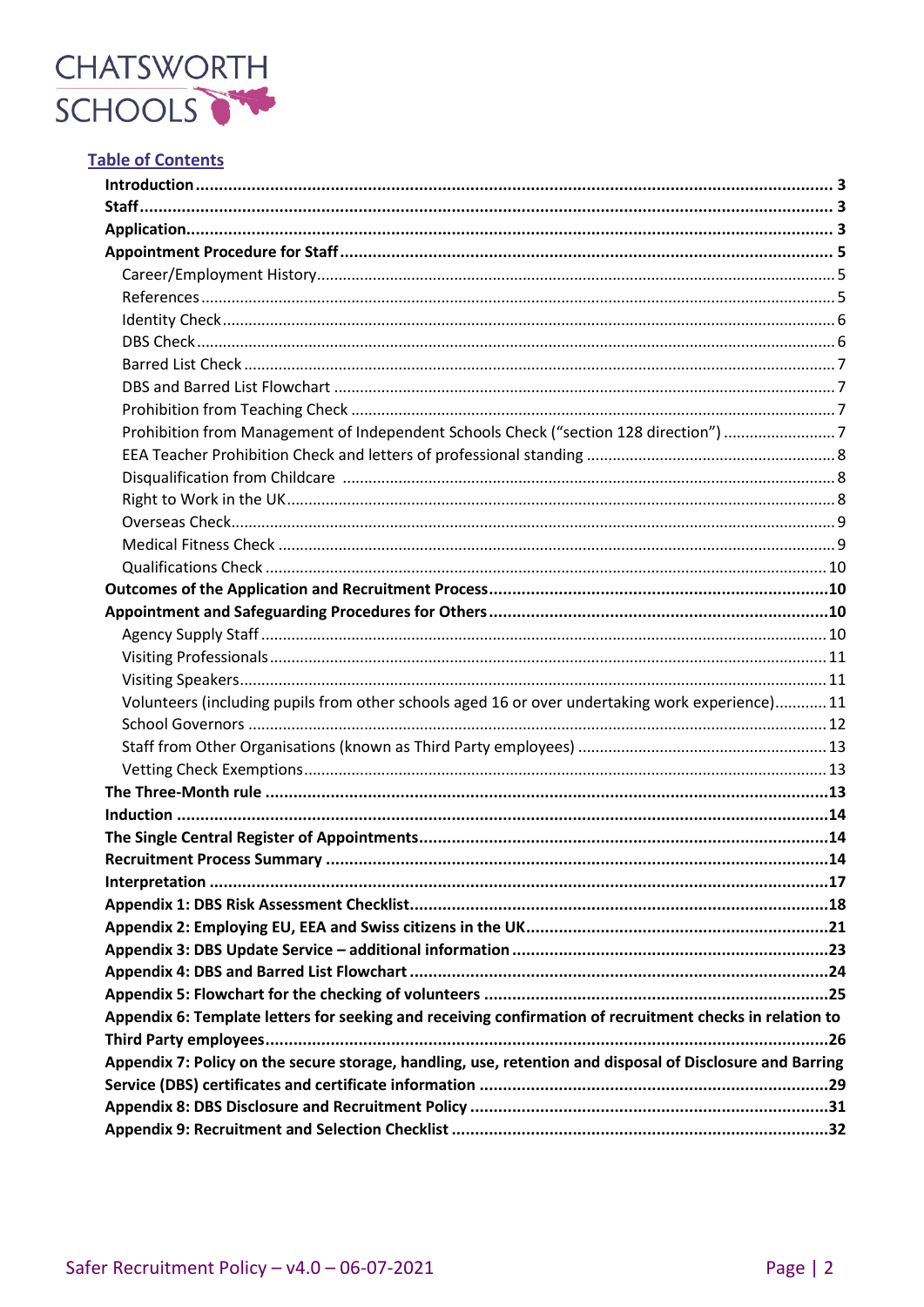

### Introduction

Chatsworth Schools is committed to promoting and safeguarding the welfare of children and young people and expects all staff and volunteers to share this commitment. Chatsworth Schools recognises that the effectiveness and safety of its recruitment policy and procedures make a major contribution to child protection by helping to deter, reject or identify people who might be unsuitable for working with children.

With regard to the provisions we make for safeguarding and safer recruitment, the school/nursery takes into account the nature, age range and other significant features of the school/nursery, including EYFS pupils.

The Recruitment Policy and Procedures are based on and conform to statutory and non-statutory guidance contained in 'Keeping Children Safe in Education 2020', the EYFS Framework 2021, the updated 'Guidance for Safer Working Practice for Adults who work with Children and Young People in Education Settings April 2020' and the ISI Commentary on the Regulations. This policy also has due regard for Prevent Duty Guidance: for England and Wales (updated April 2019, supplemented by the non-statutory advice and a briefing note The Prevent Duty: Departmental Advice for Schools and Childminders and The Use of Social Media for Online Radicalisation (July 2015).

This policy applies to the whole nursery.

Throughout the selection and recruitment procedure, the nursery will have regard to the guidance as set out in the aforementioned documents as well as the current Independent Schools Standards Regulations (ISSRs), together with any associated guidance from the DfE, ISI and Ofsted. The school is committed to ensuring that no-one will be appointed unless they have a clear understanding of the specific issues regarding safeguarding that apply generally as well as specifically to EYFS children.

This will involve:

- Including the nursery's Safeguarding and Child Protection policy statement in any job advertisements
- Requiring applicants to complete an application form, requesting information as set out in the 'Application' section, below.
- Providing a Job Description and Person Specification, which contains the School's Safeguarding and Child Protection policy statement
- Ensuring all recruitment documents also clearly state "applicants must be willing to undergo safeguarding and child protection screening appropriate to the post, including checks with past employers and the Disclosure and Barring Service"
- Asking candidates appropriate questions at interview relating both to their skills and their reasons for wanting to work with children

#### **Staff**

The nursery follows ISSR definition of "staff", as set out by ISI and Ofsted, which is as follows:

"Any person working at the school whether under a contract of employment, under a contract for services or otherwise than under a contract but does not include supply staff or a volunteer".

All appointments must be pre-approved by a member of the Board of Chatsworth Schools.

Application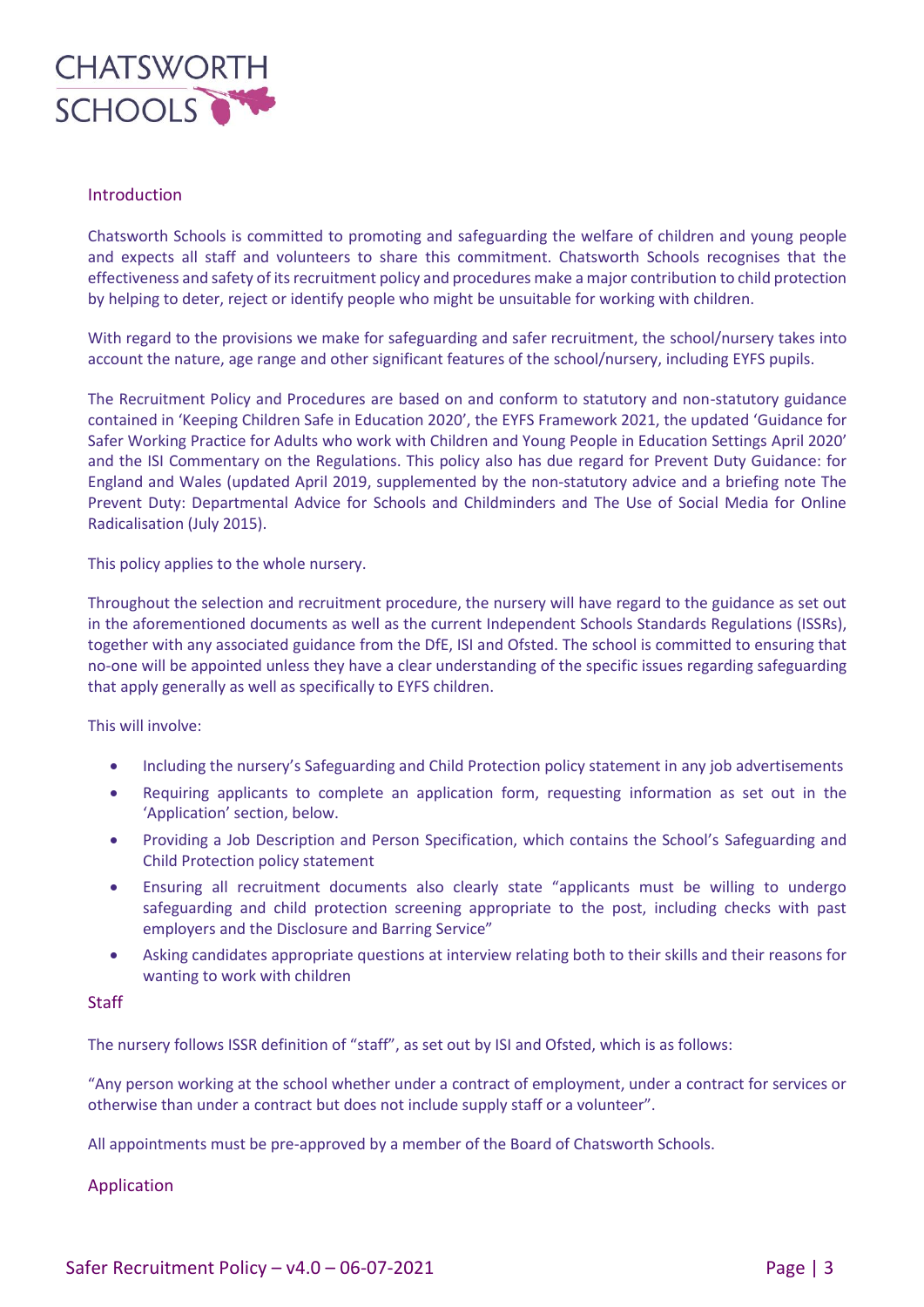

All applicants for employment will be required to complete an Application Form asking for the following:

- Full, identifying details of the applicant, including current and former names, current address and National Insurance Number
- A full, chronological career history since leaving secondary education. The applicant will be asked to clarify any gaps
- Any academic and/or vocational qualifications that are required by or relevant to the position for which he/she is applying
- A declaration of any existing contacts in the nursery
- Details of two referees; (references will be taken up before interview for shortlisted candidates)
- In accordance with the [DBS filtering guidance,](https://www.gov.uk/government/publications/dbs-filtering-guidance/dbs-filtering-guide) as updated in November 2020, a declaration of any convictions, cautions, reprimands or final warnings, except for those protected as defined by the Rehabilitation of Offenders Act 1974 (Exceptions) Order1975 (as amended 2013)
- A self-declaration of physical and mental fitness to undertake the role advertised

Filtering guidance is published to candidates in the document entitled 'The Application and Recruitment Process'. Candidates will be asked to complete any incomplete forms. A curriculum vitae will not be accepted in place of the completed application form. Along with the application form, applicants will receive the following:

- A job description
- A person specification
- A statement of the terms and conditions relating to the post
- The school's Safeguarding and Child Protection Policy statement
- An introduction to the School

#### Required Evidence and Further Checks

Candidates will be asked, usually at interview, to provide documentary evidence of the following

- Identity (original documents, not a photocopy) consistent with those required to undertake a DBS application and fulfil safer recruitment requirements
- Right to work in the UK
- Passport or, in the absence of a passport, birth or adoption certificate
- Original documents (not photocopies) confirming any educational, professional or other qualifications that are required by or relevant to the position
- Overseas check, if required and if from a country where this must be obtained by the applicant.

The following checks, as applicable, will be undertaken in respect of the successful candidate

- Overseas checks and a 'letter of professional standing'
- A check on Prohibition from Teaching
- A check on Prohibition from Management
- Childcare Disqualification (the nursery no longer checks Disqualification by Association, as an excemption has been introduced for non-domestic settings)

Further details of these recruitment checks can be found in the 'appointment procedure for staff' section, below.

If a member of staff transfers into the school's employment under a TUPE arrangement, in line with regulatory requirements, recruitment information will be passed to the new employer and a note made on the single central register that details have been accepted under TUPE.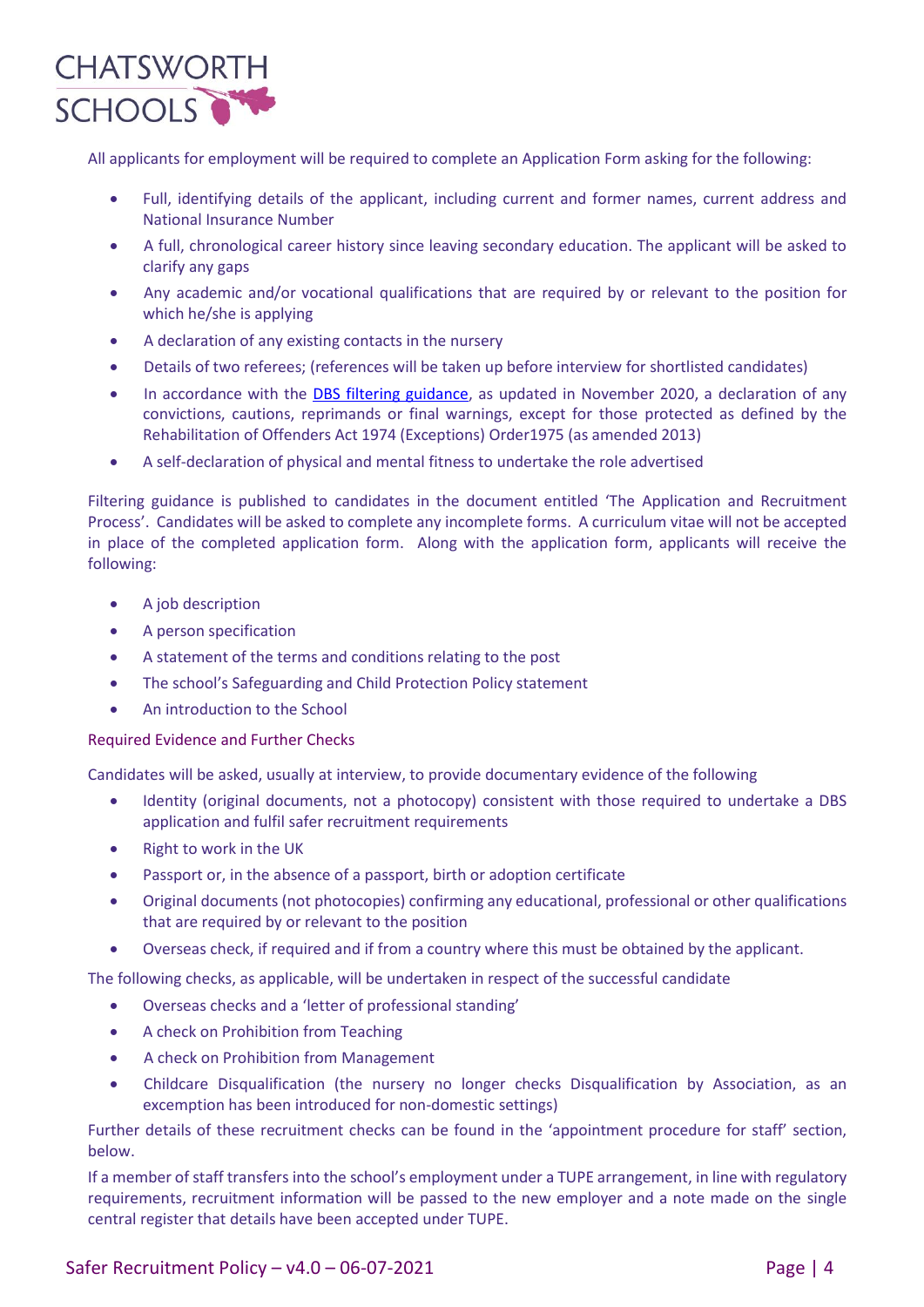

# Appointment Procedure for Staff

The school follows the recommendations set out in the EYFS Framework Statutory Requirements with regard to the recruitment of staff by undertaking the following checks prior to the first day at work:

# Career/Employment History

Candidates are asked for a full, chronological career history since leaving secondary school. They will be asked to provide reasons for any gaps in the Career History section of the Application Form. The resolution of any gaps in employment history is required as part of having regard to KCSIE.

#### References

- The School will request two references for each candidate, which must include the candidate's current, or if not currently working, most recent employer and the most recent instance of working with children. Ideally, these should cover roughly five years in a person's career history. References should be taken up directly from the referee before interview and all references must be followed up with a telephone call
- Referees will be asked to state the following in the school's reference form:
	- $\circ$  Where the referee is a current or previous employer, the period of employment
	- o Any disciplinary or child protection issues
	- o Any concerns about the candidate not being suitable to work with children
	- o The candidate's reasons for leaving
- Referees will also be asked to write a general reference as part of the reference form, in order to provide a better picture of the candidate
- If a reference is taken over the telephone, detailed notes will be taken, dated and signed. Notes on a telephone reference must include
	- o Date and time of the call
	- o The name and post of the referee
	- o A detailed summary of the information provided

Such a reference must be subsequently confirmed in writing. In situations where a written reference has not yet been received by the new employee's intended start date, the employee may commence work if a telephone reference has been received, providing that the telephone reference is subsequently confirmed in writing. The person providing a telephone reference must be of appropriate seniority.

- The nursery will not accept references from relatives or referees writing solely in the capacity of friends
- References should be from a senior person with 'appropriate authority'. Normally, 'open references' or 'testimonials' will not be accepted. However, this is standard practice in some countries and so may be necessary for candidates applying from overseas. Information provided directly by the candidate should be verified.
- The nursery must verify that electronic references originate from a legitimate source.
- Further advice on references can be found on the ACAS website here: <http://www.acas.org.uk/index.aspx?articleid=5072>
- References are not obligatory for people taking up voluntary positions. Instead, the school must take steps to ascertain whether there are any objections within the local community.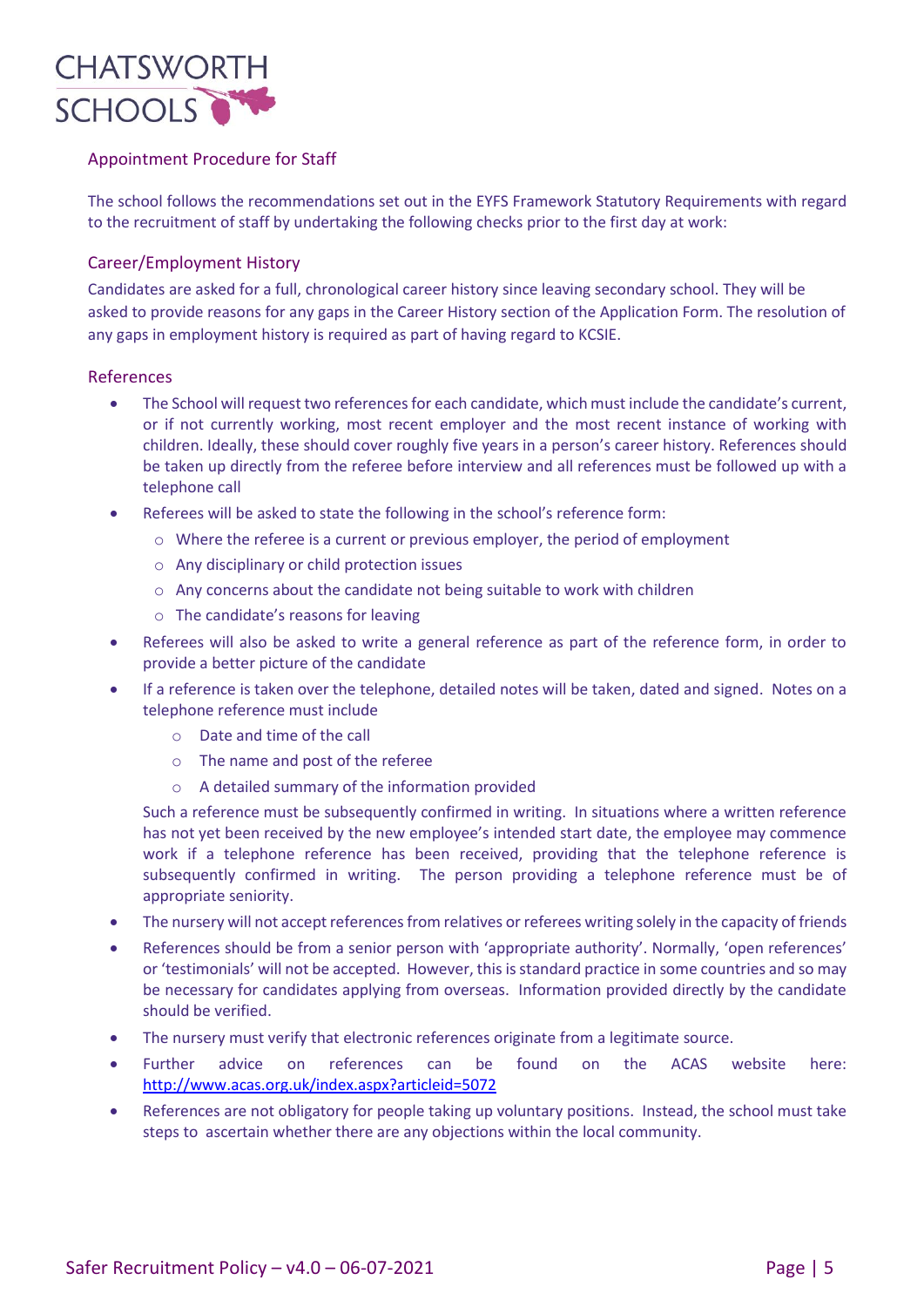

# Identity Check

For persons to be employed as staff, this is carried out in line with DBS requirements. Candidates will be asked to provide the following:

- Passport
- Driving Licence (photocard)
- Utility bill or bank statement which is less than three months' old
- Any evidence of a change of name

If the candidate cannot provide any of the above, guidance issued from the DBS will be followed. Copies will be taken and kept on the candidate's file.

# DBS Check

It is anticipated that all regular positions (whether voluntary or paid) will fall within the definition of 'Regulated Activity' and will therefore require an Enhanced DBS check. A check against the barred list will be undertaken on all staff, either within the enhanced DBS disclosure or separately. Until the school has had sight of the original disclosure certificate, the candidate will be treated as unchecked. Some companies who provide a DBS service, supply a scan or email confirmation of the DBS certificate to the nursery when the certificate is posted to the candidate's home address. Whilst this may offer reassurance as to the content of the DBS certificate, it can not to be considered as a substitute for seeing the original document.

The Disclosure may be obtained either by asking the individual to apply for a new DBS Certificate, or by them producing a DBS Certificate which has been registered on the DBS Update Service. For additional information on undertaking a check using the DBS Update service, refer to Appendix 3.

If the DBS is delayed, the Head may allow the member of staff to start work, on the following conditions:

- The appointment is not yet confirmed
- The DBS application has been made in advance
- A Risk Assessment is written and kept on file; the risk assessment includes an assessment of the extent to which the new appointment must be supervised in order to enable work to start
- A supervision agreement is signed by both the new employee and the person(s) appointed to supervise him/her
- A separate barred list check is made and kept with the risk assessment
- All other required recruitment checks have been completed successfully
- The risk assessment is reviewed every two weeks until the disclosure certificate arrives
- The member of staff is informed as to what these safeguards are

In cases where the head wishes a new employee to commence work prior to the return of a DBS certificate, the nursery will use the 'DBS Risk Assessment Checklist' (Appendix 1) to complete the risk assessment and record the process. This document will be retained in the employee's file.

The Disclosure and Barring Service requires that employers have a policy on the secure storage, handling, use, retention and disposal of Disclosure and Barring Service (DBS) certificates and certificate information. This can be found at Appendix 7. This policy should also be read in conjunction with the DBS Disclosure and Recruitment Policy, found at Appendix 8.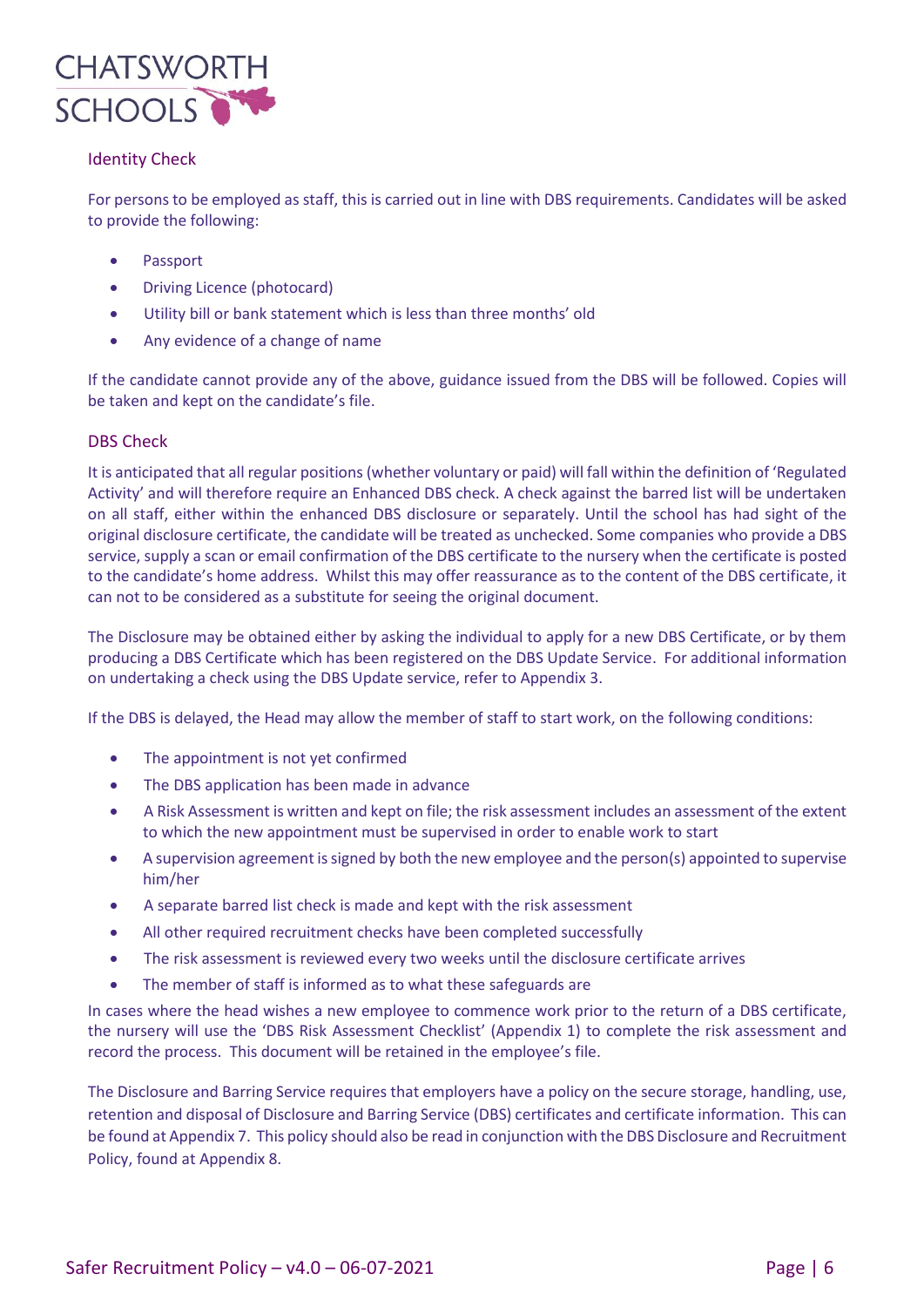

The school/nursery has regard to the DBS Filtering Guide (November 2020). In this respect, candidates will not be asked to declare warnings, reprimands and youth cautions. A request to declare convictions will be made in the application form or prior to interview, and not for the first time at interview, to enable applicants who may have a conviction sufficient time to take professional advice on which convictions need to be disclosed. Candidates are invited to consult the Ministry of Justice website for further advice.

# Barred List Check

The barred list check is undertaken in relation to people who will or may be involved in regulated activity to determine whether they are prohibited from taking up the post. In most cases, the barred list check will be obtained as part of the DBS application process. However, there are occasions when the nursery will need to obtain a barred list check separately from the DBS process. This is an absolute requirement if

- the school/nursery accepts a DBS check for an employee from another employer or organisation
- a person is required to start work prior to the arrival of the DBS certificate (see Appendix 1).

When a barred list check is required separately from the DBS process, it can no longer be obtained through the Teachers' Pensions Online website or through the nursery's DBS provider. Instead, from 1<sup>st</sup> April 2021, the check is obtainable from the DfE Secure Access website, the same site as is used for the teacher prohibition checks. This is now free of charge and the school needs accreditation to obtain a username and password.

# DBS and Barred List Flowchart

The flowchart, found below at Appendix 4, taken from KCSIE, provides additional guidance on undertaking DBS and barred list checks.

# Prohibition from Teaching Check

The school will undertake a Prohibition from Teaching Check, using the DfE's Secure Access/Employer Online service on any person to be employed to carry out teaching work since April 2012 before he or she begins work at the school. For any appointments who do not have QTS or who qualified overseas, the school will search by name. A definition of 'teaching work' is provided in The Teachers' Disciplinary (England) Regulations 2012 and cited in the ISI Commentary on the Regulations. In summary, *each* of the following is considered as teaching work;

- Preparing lessons
- Delivering lessons
- Assessing the pupils' progress
- Reporting on the pupils' progress

The nursery will judge each appointment on a case-by-case basis to determine whether the role includes 'teaching work'.

# Prohibition from Management of Independent Schools Check ("section 128 direction")

The nursery will check whether staff appointed to management positions are subject to a section 128 direction. The posts, which would fall under this definition are:

- Governors and Proprietors
- Head
- Senior Leadership Team staff (including non-teaching staff)
- Teaching positions with departmental headship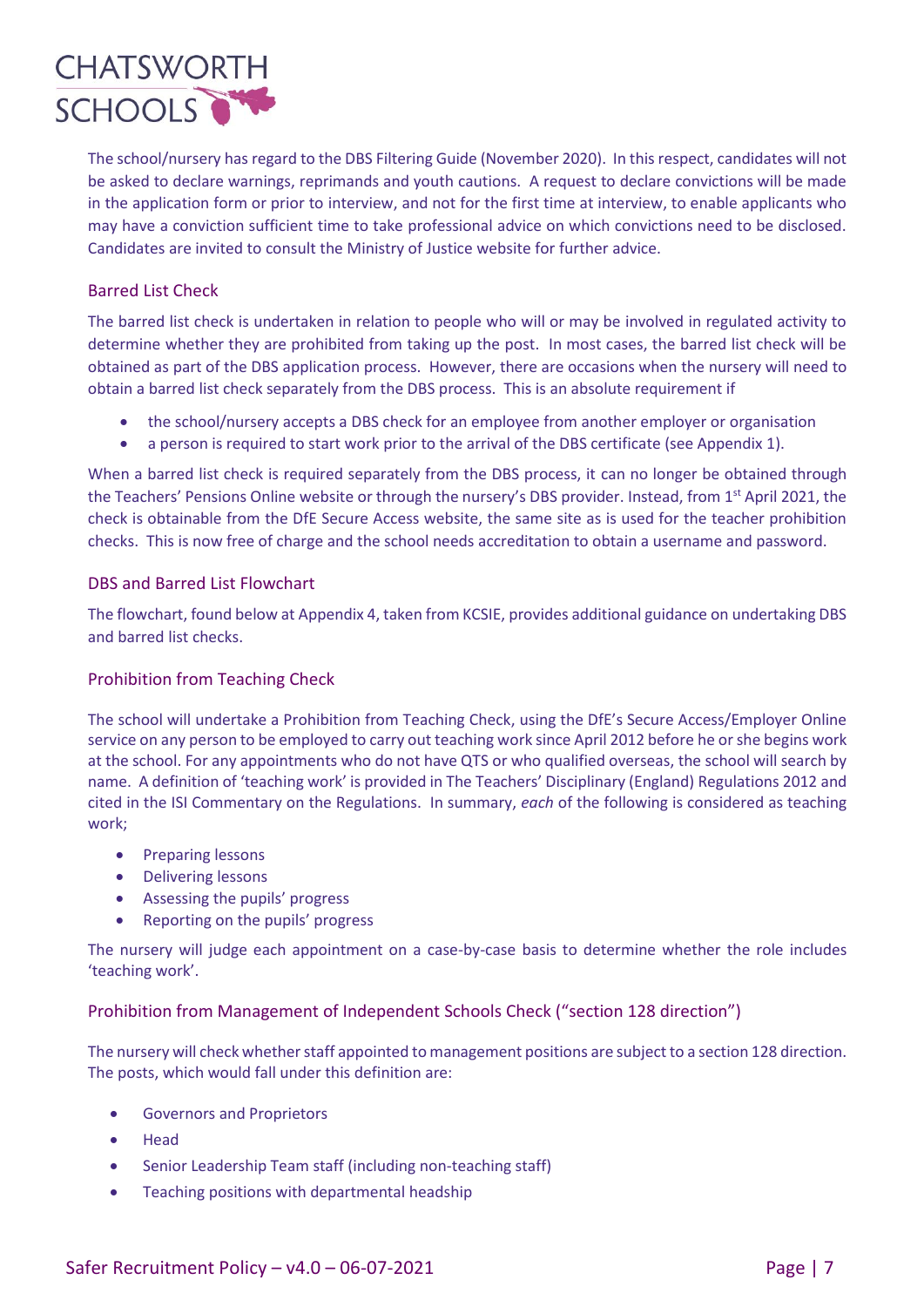

Since summer 2018, any staff member promoted internally to a position of management in these three categories must also be checked.

# EEA Teacher Prohibition Check and letters of professional standing

Prior to 1st January 2021, the school/nursery undertook the EEA check in relation to anyone who had undertaken 'teaching work' in another EEA country, to determine whether any prohibition order had resulted from such employment. However, following the end of the Brexit transition period, UK schools no longer have access to this database. The school now undertakes this check for prohibition orders by asking the applicant to provide a 'letter of professional standing' from the relevant teacher regulation body in the country or countries in which the applicant has undertaken teaching work. The KCSIE January 2021 update does not restrict the requirement to obtain a letter of professional standing to those who have worked in the EEA. Therefore, the school applies this guidance in relation to any appointments who have undertaken teaching work overseas. However, the school recognises that, in some countries, it may not be possible to obtain such a letter of professional standing. In such situations, a risk assessment will be undertaken and alternative methods of checking suitability will be considered. New appointments are guided to contact the [National](https://www.naric.org.uk/)  [Recognition Information Centre for the United Kingdom](https://www.naric.org.uk/) (NARIC), for information on which regulatory or professional body to contact. In February 2021 NARIC changed its name to ENIC and is managed by [www.ecctis.com.](http://www.ecctis.com/)

#### Disqualification from Childcare

The nursery must not knowingly employ someone to work in childcare or in the management of childcare who is disqualified from working in childcare and asksrelevant members of staff to complete a Disqualification from Childcare Self-Declaration Form, both prior to the start of employment and annually on an affirmation form. This applies to those members of staff who work in or manage the School's EYFS provision (aged 5 and under) and those who care for pupils up to the age of eight either in before- or after-school provision.

Care is needed to ensure that staff are not asked to sign the declaration if they do not fall under the requirements of the legislation. It is usual to ask all classroom staff at primary level to sign the declaration because they are likely to be involved in duties or cover with responsibilities for children in these age groups. The requirement also includes any staff who supervise or work with EYFS children at lunchtimes and in after school clubs, instrumental music lessons, ballet, etc. However, the legislation does not, as a default, apply to healthcare staff, cleaners, maintenance and admin staff, unless their role also extends to supervising or working with children in EYFS or with children up to the age of 8 in wraparound provision.

#### Right to Work in the UK

This will usually be the candidate's UK passport. However, the nursery will follow Government-issued guidance in cases where a candidate is unable to provide an UK passport. A holder of an Irish, Channel Islands or Isle of Man passport has a right to work in the UK arising from the Common Travel Area arrangements, which predate the formation of the EU. Therefore, such a passport can be accepted as evidence of right to work in the UK.

In October 2020, the Home Office introduced new requirements relating to Right to Work in the UK, arising due to the end of the Brexit transition period. The requirements necessitate additional measures for schools and nurseries in relation to any current or future employees of EU, EEA or Swiss nationality. For full details, please refer to Appendix 2.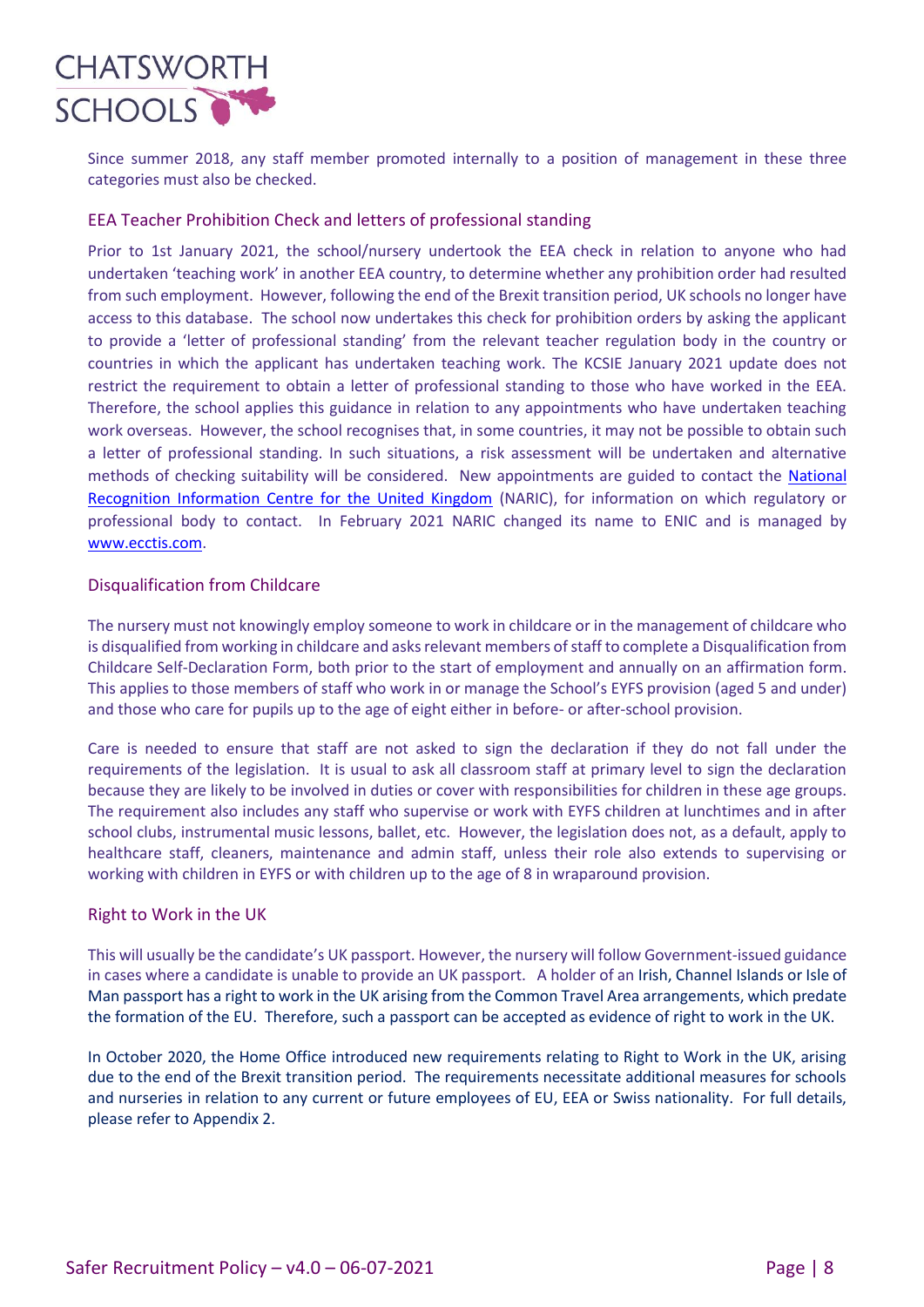

# Overseas Check

If a candidate, whether of British or overseas nationality, has lived overseas, prior applying for a post at the nursery, the nursery must consider whether an overseas check is required. There is no regulatory stipulation of the time spent abroad nor how recent this must have been. However, NSPCC guidance of '3 months in the last 5 years' is accepted as a reliable benchmark by the DfE and the inspectorates. The nursery follows this guidance. The intention is to obtain the closest equivalent to a DBS check as is available in each overseas country where the candidate has lived. This may be a Police Check, a Certificate of Good Conduct or an application to a national database, similar to the DBS. In some countries the candidate is responsible for obtaining the check and showing it to the future employer. In other countries, the responsibility for obtaining the check rests with the nursery. Where the responsibility for obtaining the check lies with the applicant, in some countries it is impossible to obtain the check after having left the country. In such cases, the nursery will seek to advise the future employee, for example at interview, to obtain the check prior to returning permanently to the UK.

In all cases, the starting point is the [Home Office website.](https://www.gov.uk/government/publications/criminal-records-checks-for-overseas-applicants) The website provides an alphabetical list of countries, together with details of what checks are available in that country and how to obtain them. The nursery is aware that in some countries, the authorities may accept financial inducements to enable an applicant to cover up past demeanours, thus undermining the trust which can be placed in the country's checks. The Home Office website is also a source of information on the trustworthiness of checks in overseas countries. Where the Home Office casts doubt on the faith which can be placed in a check, the nursery follows DfE guidance in obtaining additional references from someone in the country in question to compensate for the reduced faith in the overseas check.

If a candidate applies for a post in education in the UK from an overseas country and a visa is required, the UK Visa agency (UKVI) now insists that an overseas check is obtained as part of the visa application process. The qualifying period of time to be checked, which UKVI considers as relevant, is the last 10 years as an adult. (Some schools adopt this period as a benchmark in preference to the NSPCC benchmark. Either is acceptable). Where a candidate has obtained a UKVI visa in order to work in the UK, the nursery can be confident that the overseas check has been undertaken and does not need to repeat the process. However, the school must still see evidence of the overseas check.

The overseas check must be seen as an addition to, and not an alternative to the DBS check. The DBS check must always be undertaken, even if the applicant claims never to have previously visited the UK, since such a claim may be an attempt to conceal a conviction arising from a previous visit. Where the candidate has worked in a school in the UK since moving from overseas and has not returned for a period of work overseas, the ISI Commentary on the Regulations notes that the nursery does not need to repeat the check. The nursery may, nevertheless, ask for evidence of the check, or for confirmation from the previous employer that the check was undertaken.

#### Medical Fitness Check

Prior to confirmation of an appointment, candidates will be required to make a medical self-declaration, as specified in safeguarding regulations, namely they know of no reasons, on grounds of mental or physical health, why they should not be able to discharge the responsibilities required by the post in question. After the appointment has been confirmed, the successful candidate will be asked to complete a pre-employment Health Questionnaire to enable the school/nursery to fulfil its obligations under the Equality Act 2010, in making reasonable adjustments, if necessary, to enable people to carry out their duties effectively.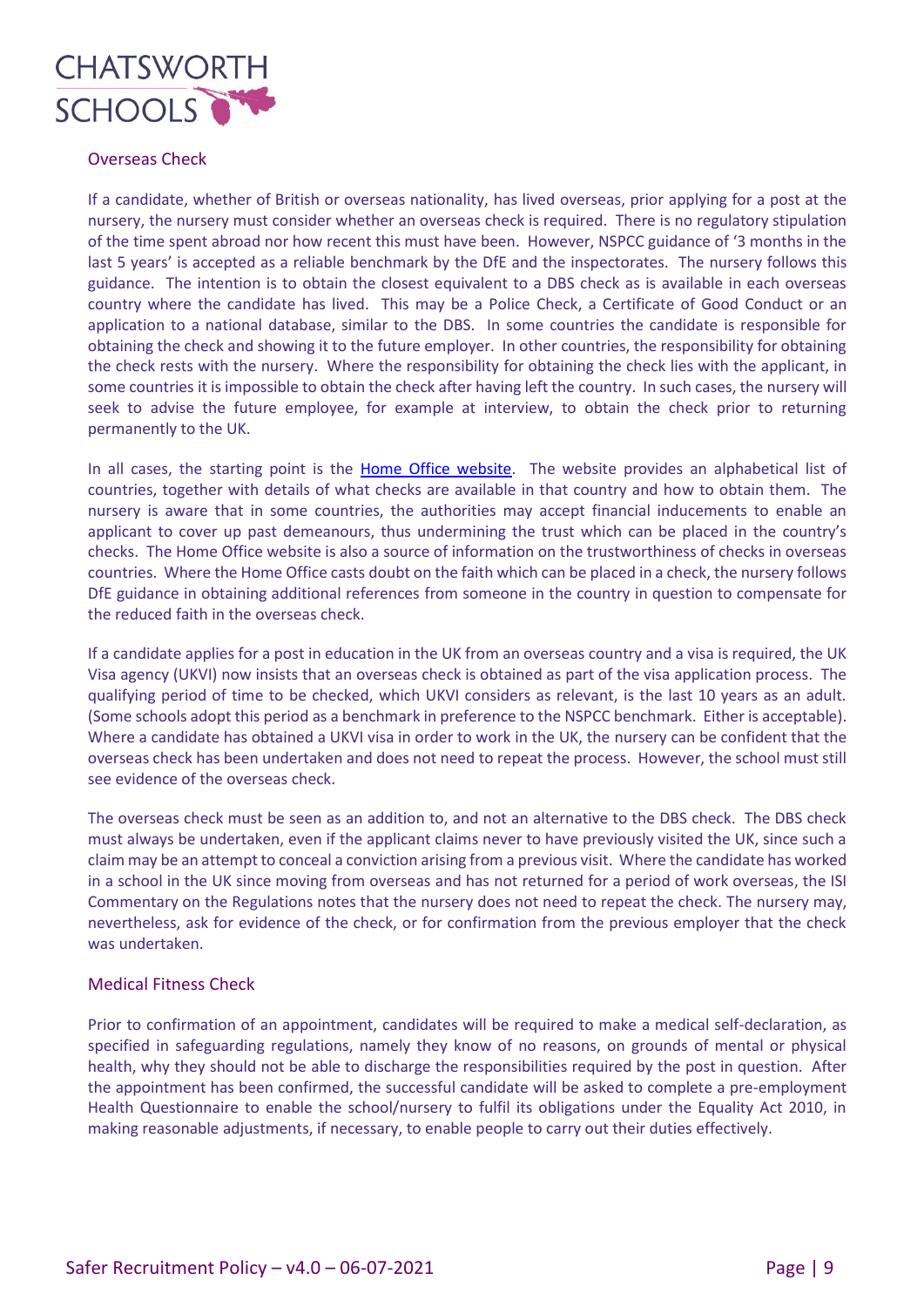

# Qualifications Check

The qualifications check applies to all positions in which a qualification is noted as being required in the job specification. The school must check and retain copies of;

- Evidence of all qualifications required by the job specification
- Any qualifications declared by the applicant which are relevant to the post.

Therefore, the qualifications check does not just apply to teaching positions and may also encompass, for example;

- Secretarial or bookkeeping qualifications for admin staff
- Health and safety qualifications for a site manager or caretaker
- A drving licence check with the required categories for a minibus driver
- Qualifications which are required in order to meet ratio requirements in EYFS and Level 2 English and maths qualifications for those appointed to a Level 3 position.

All candidates will be asked to provide original proof of any qualifications they hold which are either required for, or relevant to, the position. If no original is to be found, the nursery will ask the candidate to order replacement certificates or will request confirmation of the qualification in writing from the organisation or institution concerned. The confirmation will be kept on file.

**As a rule of principle, all required checks will be made in advance of the first day of work in regulated activity. No appointment can be confirmed until all required checks have been successfully completed. Until such a point, any offer of employment remains provisional, and conditional on the successful completion of the required checks. KCSIE makes provision for a new employee to begin work, under controlled conditions, before the return of the DBS certificate. If such a situation arises, approval must be sought from the Director of Operations, the school follows the procedures as set out in this policy. Otherwise, KCSIE requires that all required checks, as listed in this policy, are successfully completed before work starts in regulated activity.**

#### Outcomes of the Application and Recruitment Process

Where the following apply, the School will report the facts to the Police, the Disclosure and Barring Service and/or the Teaching Regulation Agency (TRA), as relevant:

- The candidate is found to be on the Barred List, or the DBS Disclosure shows s/he has been disqualified from working with children by a Court or
- The candidate is found to have been prohibited from the teaching profession
- A candidate has provided false information in, or in support of, his or her application or
- There are serious concerns about a candidate's suitability to work with children

#### Appointment and Safeguarding Procedures for Others

#### Agency Supply Staff

The nursery may engage professional supply agencies to provide staff to cover temporary staffing needs in, for example, teaching, teaching assistants, EYFS staff, catering and cleaning. The nursery obtains written confirmation from the relevant supply agency that the required checks have been carried out (identity, enhanced DBS disclosure, right to work in the UK, barred list check, prohibitions (as relevant from teaching, from management and from teaching in another country), qualifications, overseas checks, references, declaration of medical fitness, employment history and, if applicable, disqualification from working in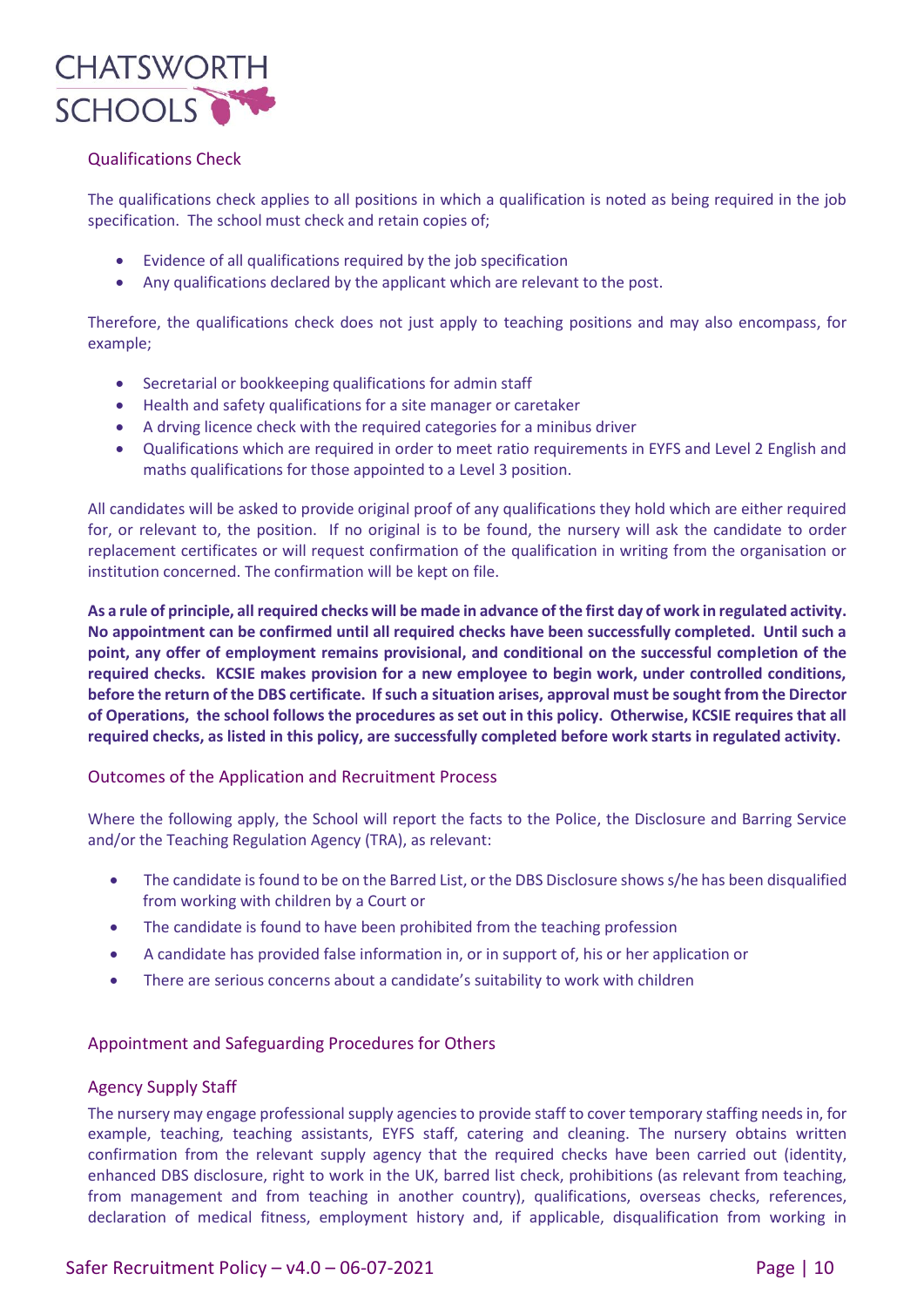

childcare. The nursery will carry out an identity check on the supply staff on or before the first working day and keep a record of the number of the DBS disclosure. A record is maintained on file of the agency's confirmation that checks have been completed, together with the date that such confirmation was received. It is mandatory to record information on the checks on supply staff and the date of receipt of confirmation in the SCR (even if the person works for only one day). The nursery may accept the confirmation of recruitment checks in the format provided by the supply agency if such confirmation is deemed to be sufficiently comprehensive. The use of a phrase such as "all the required checks" does not meet with requirements since each check undertaken needs to be named. If the nursery has any doubt about the thoroughness of the supply agency's letter of confirmation, it will use the template letters provided at Appendix 6, intended for use in relation to third party employees. In accordance with the requirement that work cannot start in regulated activity until all the required checks have been confirmed, the nursery will not allow agency staff to begin work in regulated activity until the letter of confirmation has been received.

According to the terminology of the regulations, "supply staff" refers to staff brought in from an agency to fill a temporary position, such appointments remaining as the employee of the agency. The nursery may source temporary staff directly, such as a retired teacher who returns on an ad hoc basis and, colloquially, may call them "supply staff". However, in the terminology of the regulations, such staff are not supply staff, but rather they are employees, since they are paid directly by the school. Checks are undertaken on such staff according to the the requirements for "staff".

On occasion, the nursery may engage someone on a temporary basis from a supply agency and then subsequently offer him or her a permanent position as an employee. In such cases, this is considered as new employment, even though there may be continuity in working at the school. As the new employer, the school must undertake its own recruitment checks according to this policy and cannot carry over the checks confirmed by the supply agency.

# Visiting Professionals

Individuals such as psychologists and other public-sector staff will have been checked by their employing organisation (for example, LA, Primary Care Trust or Strategic Health Authority). The nursery will, therefore, ask for confirmation from the employer that the required checks have been undertaken and require evidence of identity. There is no obligation to require sight of a DBS certificate, though this may be offered. The nursery will require the visiting professional to provide proof of identity upon arrival. This can, but does not need to be the documents usually associated with a DBS application. The school can accept sight of an official identity badge from the employee's company. However, if the individual is self-employed, the same checks will apply as those for staff.

#### Visiting Speakers

The nursery checks visiting speakers in line with current requirements. For full details, please refer to the Visitors and Visiting Speakers policy.

### Volunteers (including pupils from other schools aged 16 or over undertaking work experience)

There are no set regulations for the vetting of volunteers, unless they are involved in regulated activity. The school decides first of all, therefore, whether the volunteer will be in regulated activity. In summary, the following constitute regulated activity;

- Engaging in personal care
- Engaging in activity which includes an overnight\* stay
- Being unsupervised and being present frequently or regularly
	- o The definition of "frequent and regular" is as follows:
		- Once a week, or more often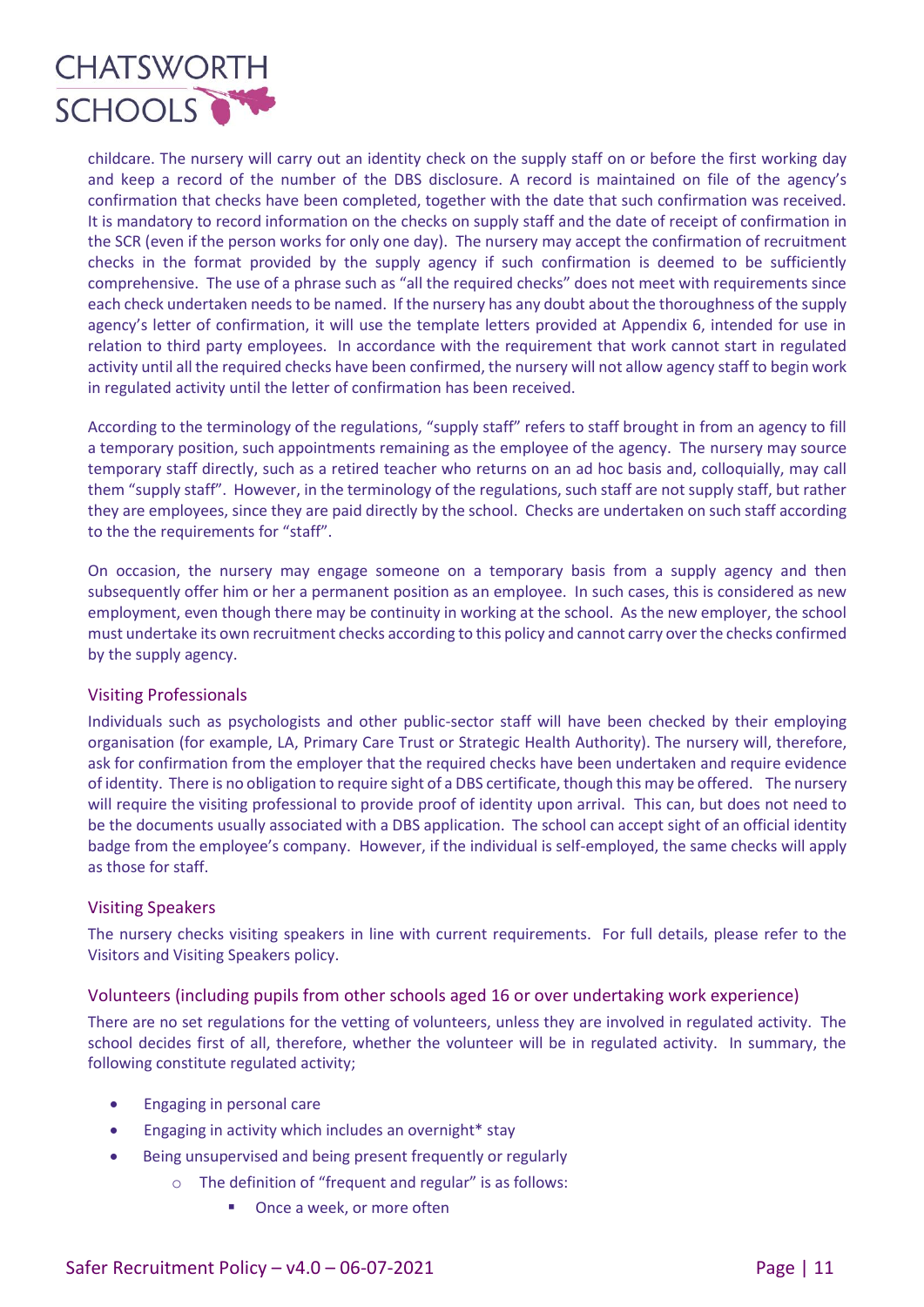

■ On 4 or more days in a 30-day period

Teaching is considered to be a regulated activity, whether or not it is supervised.

A volunteer who is always supervised does not fall under the heading of regulated activity unless he or she is undertaking personal care or involved in an overnight stay, such as when accompanying a residential trip. When a volunteer is supervised, the supervision must be undertaken by someone who has DBS clearance, it must be regular and day-to-day, and must be reasonable in relation to the circumstances to protect the pupils. Further details can be found in Annex F of KCSIE.

An unsupervised volunteer, whose presence is frequent and regular, is in regulated activity and must be fully checked, including an enhanced DBS and a barred list check. A DBS check is not required for a volunteer who is not in regulated activity, but the nursery is entitled to request one. However, the nursery is not entitled to obtain a barred list check for someone who is not in regulated activity. Therefore, for a volunteer who is not in regulated activity, the school must request an enhanced DBS check without barred list information.

A one-off volunteer, for example for an event or a day-time\* school trip does not require vetting checks, but must not be allowed unsupervised access to children.

\* in relation to regulated activity, 'overnight' is defined as between the hours of 2am and 6am.

In all cases, the procedure for the appointment of a new volunteer includes;

- An informal interview
- An identity check
- Checking for any concerns within the school/nursery community
- A risk assessment which includes consideration of the person's suitability, temperament and experience in relation to the role and the age and nature of the pupils involved. Such a risk assessment is completed in writing and retained on file. A template risk assessment for volunteers not in regulated activity can be found [here.](https://www.saferrecruitmentconsortium.org/)

In some cases, depending on the nature of the role of the volunteer and the nature of the pupils, further procedures will be included in the recruitment of a new volunteer. These may include;

- Talking up references
- Checking qualifications
- Undertaking overseas checks
- Undertaking a prohibition from teaching check if the role includes teaching work
- Asking for a childcare disqualification declaration if the role falls under these regulations

The nursery maintains a record of recruitment checks undertaken on volunteers on the SCR. Although this is not a regulatory requirement, the DfE advises strongly that this is done.

To aid the procedure for checking volunteers, a flowchart is provided at Appendix 5.

#### School Governors

The nursery will carry out the following checks on all new governors, in accordance with the requirements of the ISSRs and KCSIE:

- Enhanced DBS Certificate
- Identity Check
- Overseas Checks (where appropriate)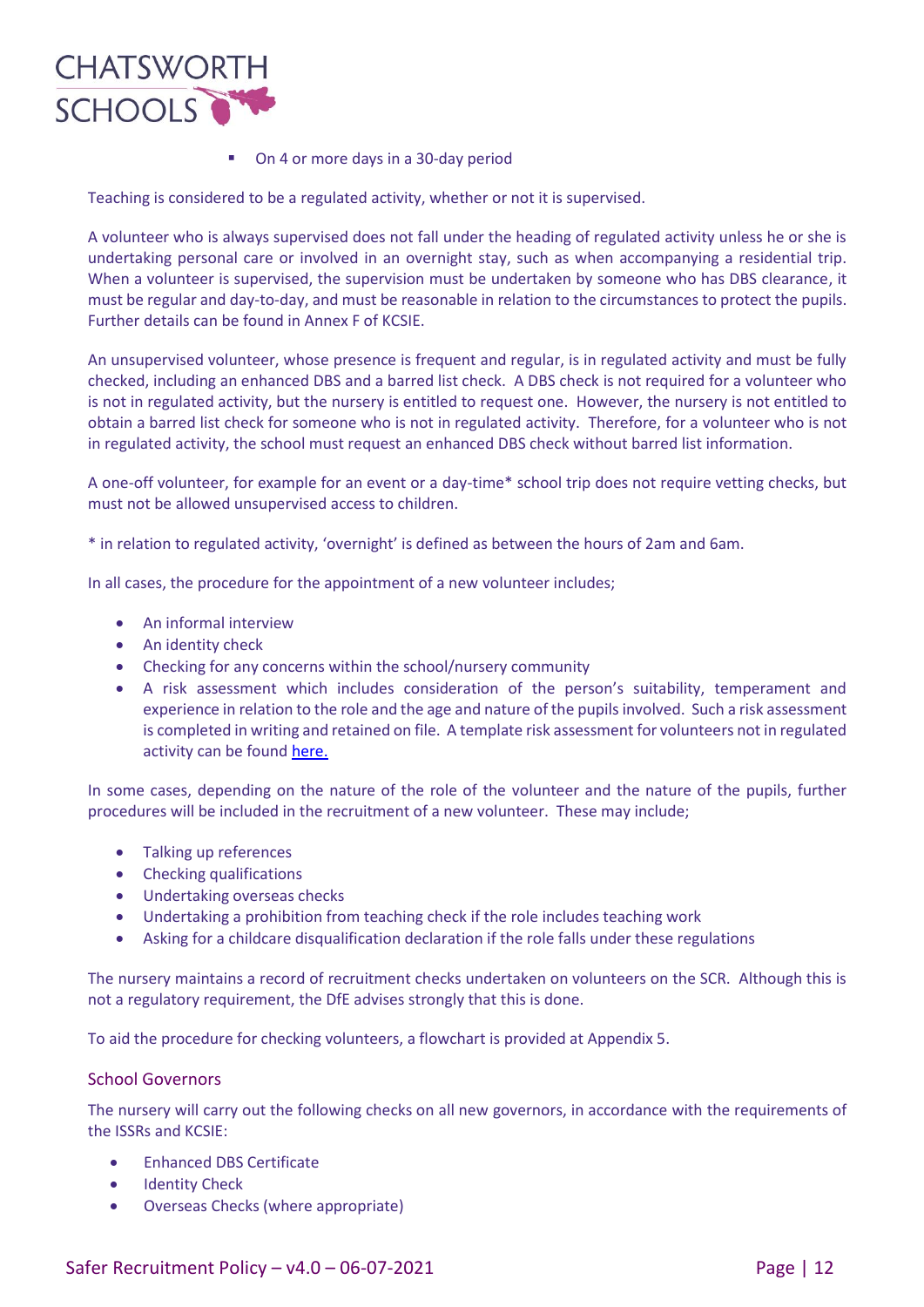

- Right to work in the UK
- Prohibition from management check ("section 128 direction")
- Childcare Disqualification Declaration (if directly involved in the oversight of the school's EYFS or Wraparound provision for pupils up to the age of 8)

A barred list check will not be requested as part of the Enhanced DBS check, unless the governor is in regulated activity at the school.

# Staff from Other Organisations (known as Third Party employees)

The nursery ensures that any company which provides employees who will have access to areas where unsupervised contact with children is possible, provides written confirmation that it has undertaken the required recruitment checks on its employees. This requirement also applies to staff who may work with, and have opportunity for unsupervised contact with, children at the nursery at another venue. The use of a phrase such as "all the required checks" does not meet with requirements since each check undertaken needs to be named. Template letters to seek and receive such information can be found at Appendix 6. Copies of the written confirmation are retained, together with a note of the date on which such confirmation is received. The information, including the date of receipt is added to the school's SCR. Whilst it is not a regulatory requirement to use the SCR for this purpose, it is a requirement to keep a record of the information and the SCR is deemed for Chatsworth Schools to be the best location so that all recruitment information is stored in one place. In accordance with the requirement that work cannot start in regulated activity until all the required checks have been confirmed, the school/nursery will not allow third party employees to begin work in regulated activity until the letter of confirmation has been received.

The vetting checks undertaken on staff who work centrally for Chatsworth Schools are recorded on an SCR which is maintained at the Chatsworth Support Office. The information is circulated to the schools and nurseries, to be added as a page in each nursery's SCR.

The nursery's safeguarding procedures require that, where services or activities are provided separately by another body, supervising the children either on or off school site, the school/nursery seeks assurance that the body concerned has appropriate policies and procedures in place for safeguarding children and child protection and there are arrangements to liaise with the school on these matters where appropriate. The template letters at Appendix 6 make provision for this confirmation.

#### Vetting Check Exemptions

In line with the Regulatory Requirements, the school is not required to conduct vetting checks on the following:

- Visitors to the Head/other staff
- Those who have only brief contact with children in the presence of a teacher
- Pupils aged under 16 on work experience or similar
- Those on the school site only when pupils are not present
- Visitors carrying out repairs or servicing equipment, delivery staff and refuse collectors
- Pupils aged over 18 who are registered as pupils at the school

The School does not re-check staff returning from maternity leave, sabbaticals or similar, where continuity of employment is maintained, because they are still on the school staff roll. Such staff, and any who are on zero hours contracts have 'continuity of employment' if they have a contract of employment, even if this is one that does not provide them with certainty of hours.

#### The Three-Month rule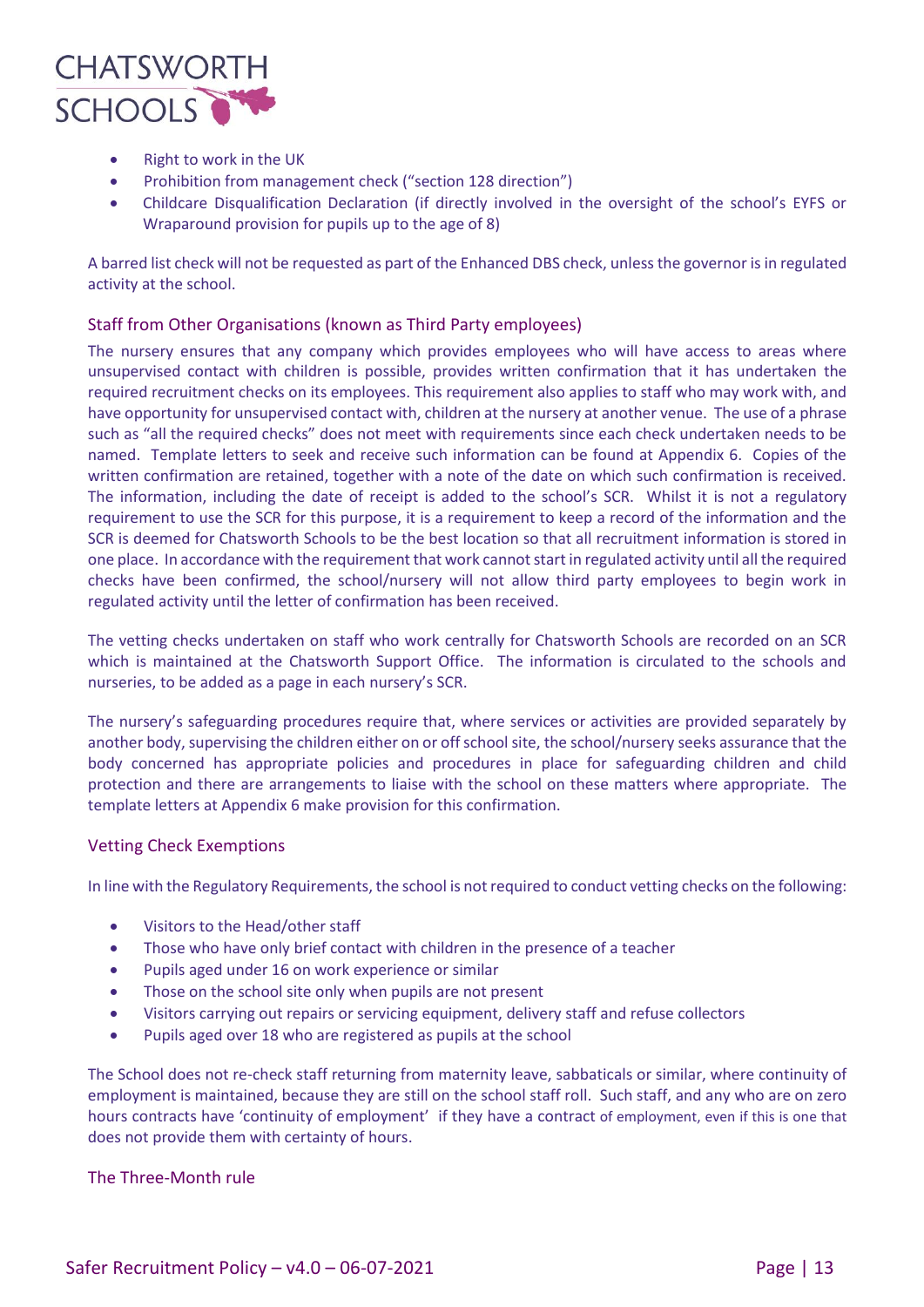

It is a premise of DBS requirements that a custodial sentence of less than 3 months is unlikely to indicate a criminal offence leading to unsuitably to work with children. On this basis, any employee who has a gap in employment of three months or more must have a new DBS check. For the same reason, as a general rule, schools should not apply for a DBS certificate more than three months before work starts. However, this is permissible if there is a reason to do so, such as a new employee having a notice period of three months or more in his or her previous employment and needing confirmation of the new position before giving notice.

#### Induction

All new staff will take part in an induction programme designed to help familiarise them with the School's policies and procedures, including safeguarding, safe practice and the standards of conduct and behaviour expected of staff and pupils in the school. The programme also includes attendance at safeguarding, risk assessment and online safety training as appropriate to the role. For further information, refer to the induction policy.

# The Single Central Register of Appointments

In accordance with current legislation, the nursery keeps a Single Central Register of Appointments (SCR), indicating whether or not the following checks have been completed on all current members of staff at the school, the governors, and all individuals who work in regular contact with children including volunteers, supply staff, peripatetic staff, and those employed as third parties:

- Identity checks
- Qualification checks for any qualifications required for the position
- Enhanced Disclosure (or DBS Status Check)
- Barred List check (within the DBS check unless a separate earlier barred list check was undertaken)
- Right to work in the UK
- Overseas checks, where applicable
- Prohibition from Teaching Check (where appropriate)
- Prohibition from management check (where appropriate)
- letter of professional standing (formerly EEA check)
- References
- Career/Employment History
- Medical Declaration
- Childcare Disqualification Declaration

The SCR records, as a minimum, the date on which the check was undertaken, the name or initials of the checker, and the DBS certificate number. A checklist, as found at Appendix 9 is completed with regard to the recruitment checks outlined in this policy. The completed checklist is stored in each member of staff's personnel file. For further information, please refer to the SCR policy.

#### Recruitment Process Summary

#### 1. Planning & Advertising

- Produce Job Description and Person Specification
- Produce Advert, including statement re Safeguarding, references and DBS
- Update all standard recruitment letters: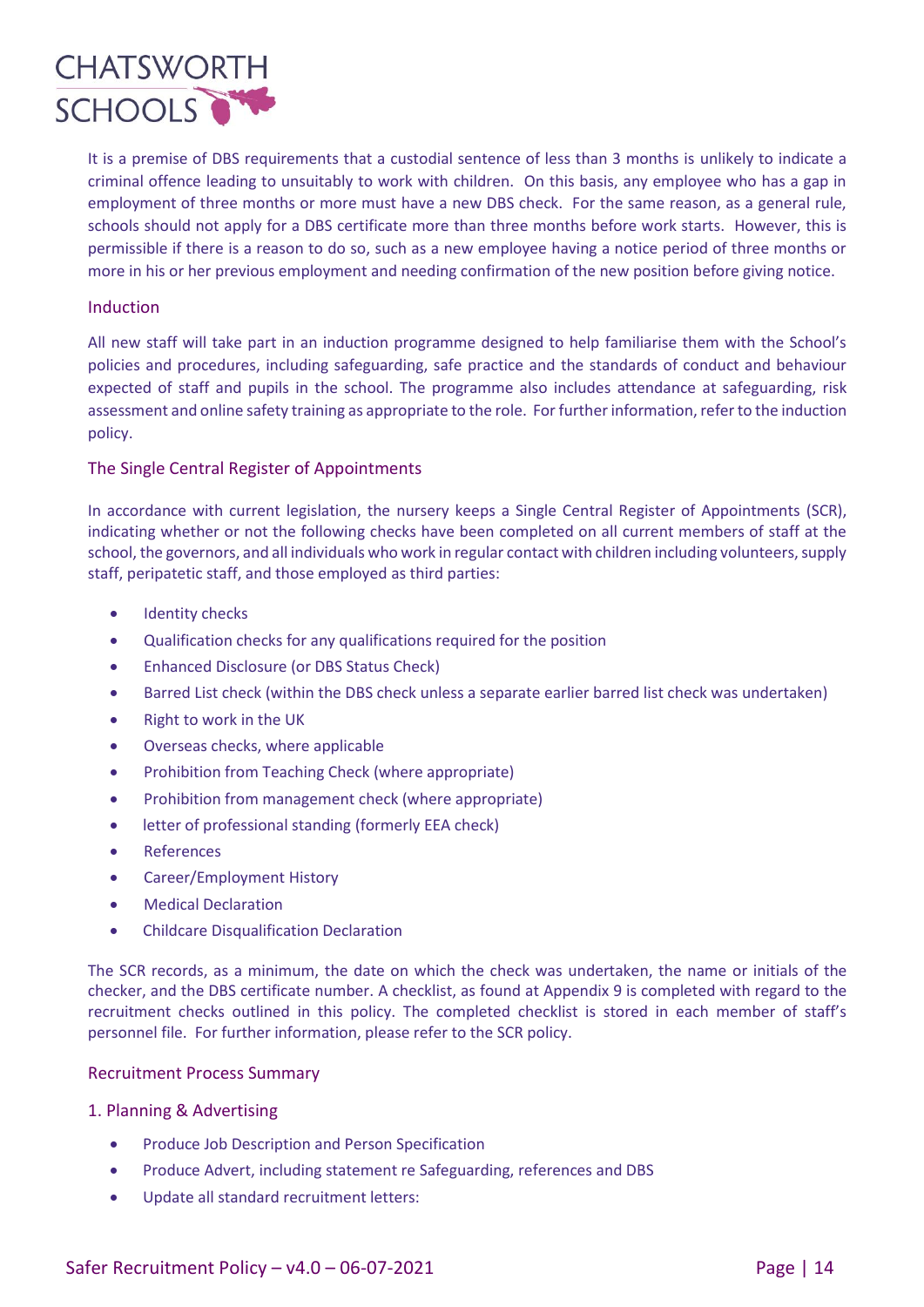

- o Applicants & Referees spreadsheet
- o Application Form
- o Application & Recruitment Process
- o Reference Request Form
- o Acknowledgement Letter
- o 'No' Letters
- Agree recruitment panel and interview questions

# 2. Response to Advert

- Keep details of all enquiries
- Send an application pack to each enquirer consisting of:
	- o Job Description and Person Specification
	- o Application Form
	- o Chatsworth Schools Application and Recruitment Process Explanation
	- o Safeguarding and Child Protection Policy Statement

### 3. Applications

Number each application in the order in which they arrive. Keep original in HR Office and give copies to each member of the recruitment panel.

### 4. References

When the recruitment panel has decided on a short list of candidates, proceed with requesting references, with the intention of receiving references prior to interviews. Seek two references and ensure that referees are suitable by ensuring, as far as is possible, that:

- One reference is from the current or most recent employer
- One reference is from the most recent case of working with children
- A period of roughly five years is covered

# 5. Interviews

The recruitment panel will consist of at least two people. For appointments to leadership positions, the nursery will invite the Chatsworth Director of Operations to nominate a member of Chatsworth Support Office staff to join the panel. At least one member of the recruitment panel will have undertaken training in safer recruitment within the last five years. A member of admin staff may be asked to take notes at the recruitment panel's short-listing meetings and the interviews.

Long-listed applicants may be invited to a brief, informal, initial interview to enable a more accurate shortlisting process. Short-listed applicants will be invited to attend a formal interview at which his/her relevant skills and experience will be discussed in more detail. Depending on the position, interviews will normally consist of skills-related questions and a safer recruitment interview. There will be a lesson observation for teaching positions and an equivalent activity or a skills test for non-teaching positions.

The safer recruitment interview will include determining the candidate's reasons for wanting to work with children. Written records of all interviews, observations and other activities and skills tests will be kept on the successful applicant's personnel file. If there are any gaps in the employment history, as set out in the application form, which have not been resolved prior to interview, these will be discussed during the safer recruitment interview. The candidate may be asked to resubmit the application form with the gaps explained.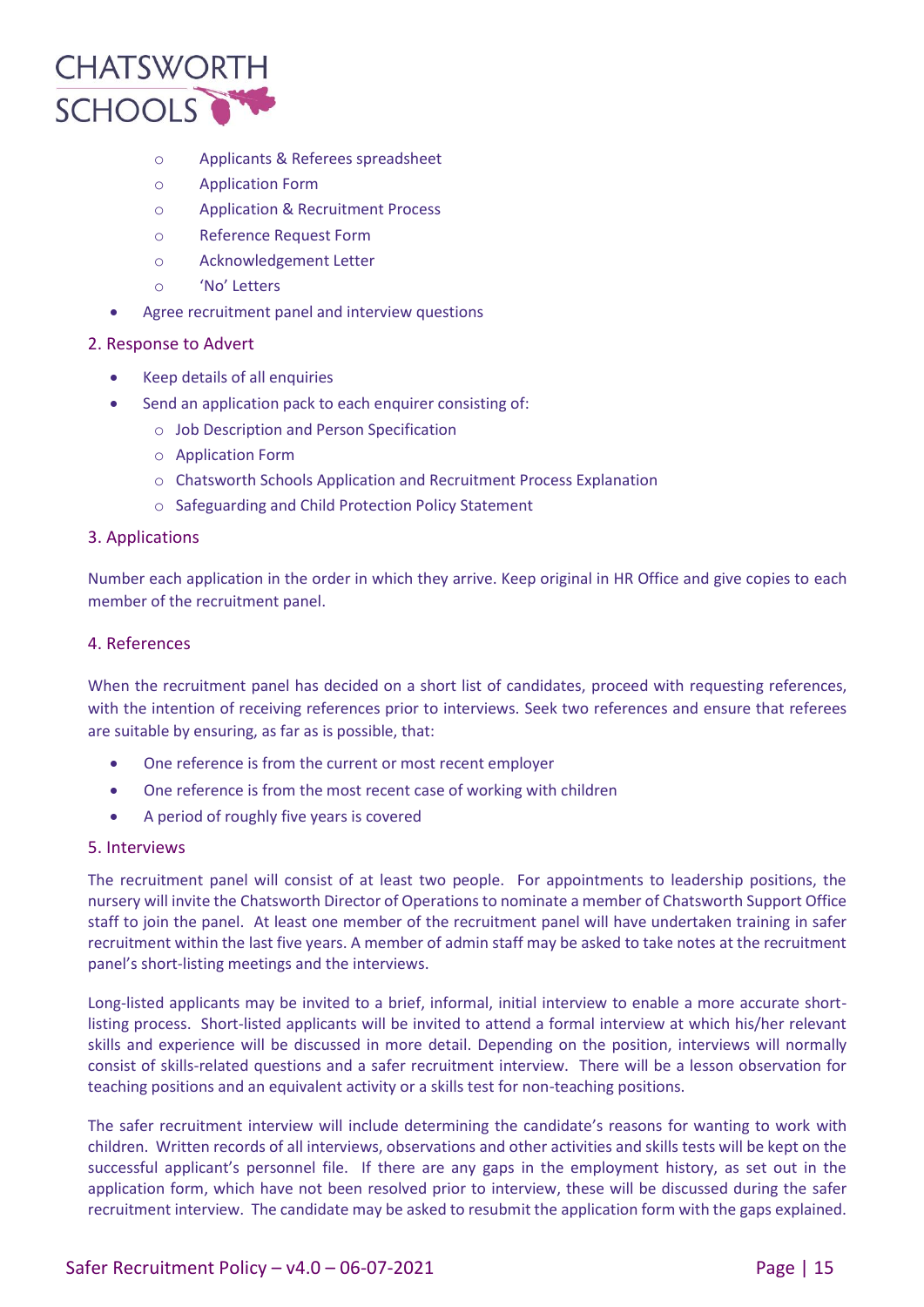

The candidate's responses in explaining any gaps will be recorded in the interview notes. Candidates should be asked if there is anything they wish to declare in light of the requirement for a DBS check. If references are not obtained prior to the interview, the candidate should also be asked at interview if there is anything, he/she wishes to declare or discuss in light of the questions that have been (or will be) put to their referees. It is a requirement of KCSIE that references are obtained and scrutinised before a person's appointment is confirmed and before he or she starts work.

If it is decided to make an offer of employment following the formal interview, any such offer will be conditional upon the satisfactory completion of the checks listed in the section, 'Appointment Procedures for Staff', above.

# 6. Recruitment Decision and Checks

The interviewer contacts the successful candidate directly to informally offer him or her the position. Informal acceptance of the position at this stage will result in the generation of a Letter of Appointment, to be produced in conjunction with, where relevant the new employee's future line manager or other appropriate member of staff. The Letter of Appointment will include details of;

- Start and end dates of the contract and hours of work
- Salary
- A summary of the induction process and any training or professional development required prior to starting work
- Review period
- A list of the checks that need to be completed before the first day at work
- If relevant, invitation to familiarisation and/or handover days prior to starting

Letters to unsuccessful candidates should be sent once the position has been formally accepted, including to those who have been on 'hold'.

# 7. Payroll

The nursery ensures that the candidate has:

- Handed in a P45 or completed an HMRC New Starter Checklist
- Been advised of the Pension policy and procedure
- Completed any further Chatsworth Schools paperwork
- Completed the following:
	- o Letter of Acceptance
	- o Signed Contract
	- o Statutory Safeguarding Induction
- Confirmed reading and understanding the following:
	- o Keeping Children Safe in Education, Part 1 and Annex B
	- o Other documentation required in KCSIE to be covered at induction (see Induction Policy)
	- o Any other policies and procedures relevant to the post to which he or she has been appointed.

#### 8. Safeguarding and Child Protection Training

The Designated Safeguarding Lead (DSL) takes responsibility for the safeguarding and child protection training of newly appointed staff. He or she will, prior to the newly appointed person starting work;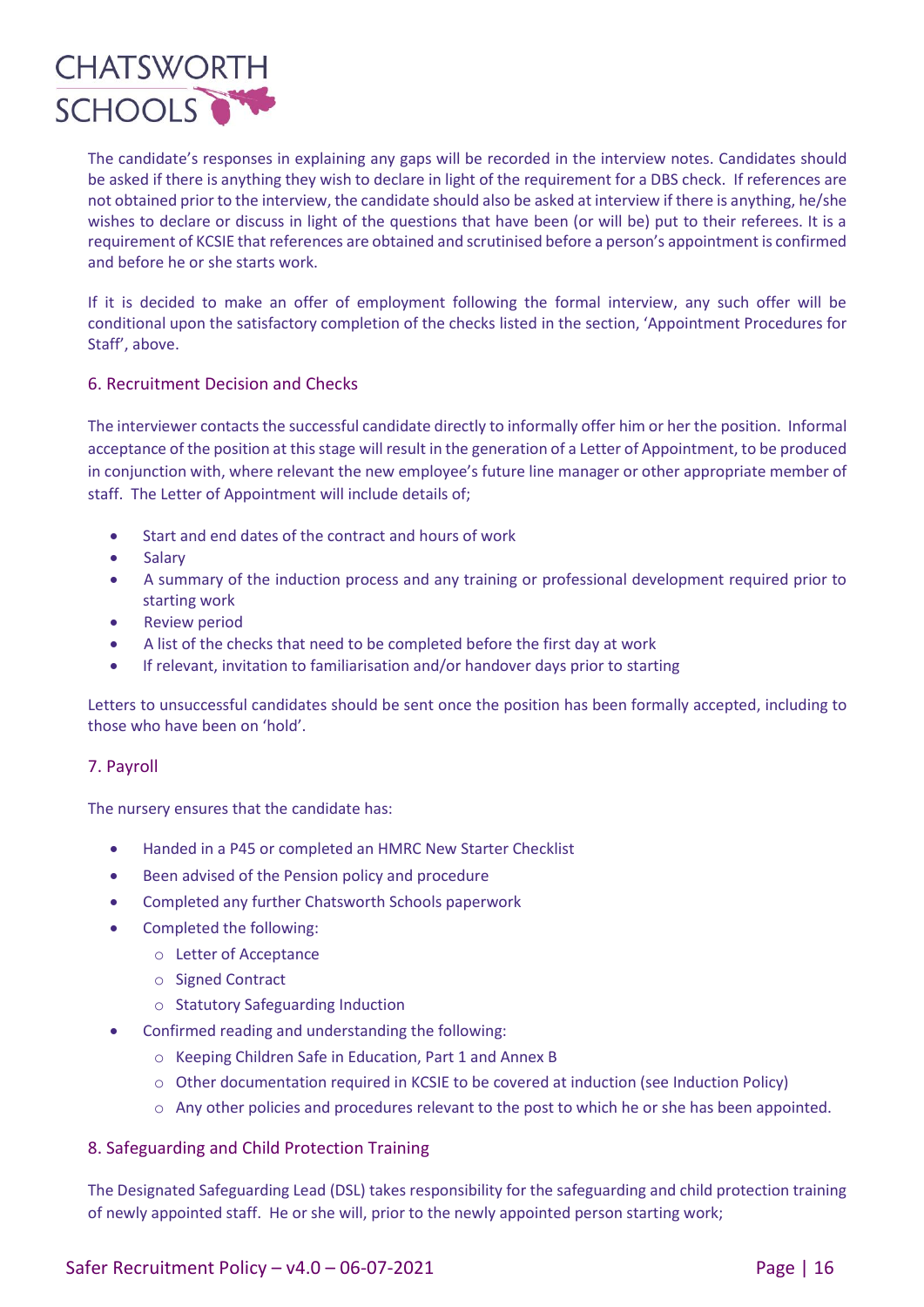

- Establish when he or she most recently undertook formal safeguarding training and, as necessary, organise for such training to be done or refreshed
- Ensure that he or she completes the statutory safeguarding elements of induction, as required in KCSIE
- Include him or her in the nursery's programme of at least annual safeguarding updates and ensure an understanding of the aspects of safeguarding procedures which particular to the school
- Brief him or her, as appropriate, regarding any children with whom he or she will be involved for whom there is a safeguarding concern, including details of any vulnerable children and any who are foster children, looked after or previously looked after children or who have a social worker.
- Ensure that he or she completes the post-training document and annual affirmation to confirm reading and understanding Chatsworth Schools policies and related government guidance.

#### Interpretation

In this policy, the term "senior manager" means a School Head and their designated deputies.

This policy applies to all employees in all Schools (save for Schools with their own procedure which shall prevail) and other work environments within Chatsworth Schools

This policy applies within all companies, which are wholly owned subsidiaries of Chatsworth Schools Ltd, a company registered in England, registered number 11552579.

The registered office of all companies is Crimea Office, The Great Tew Estate, Great Tew, Chipping Norton, Oxfordshire, OX7 4AH. Any enquiries regarding the application of this policy should be addressed to the Director of Operations at the above address.

This policy does not form part of any employee's contract of employment and may be amended at any time.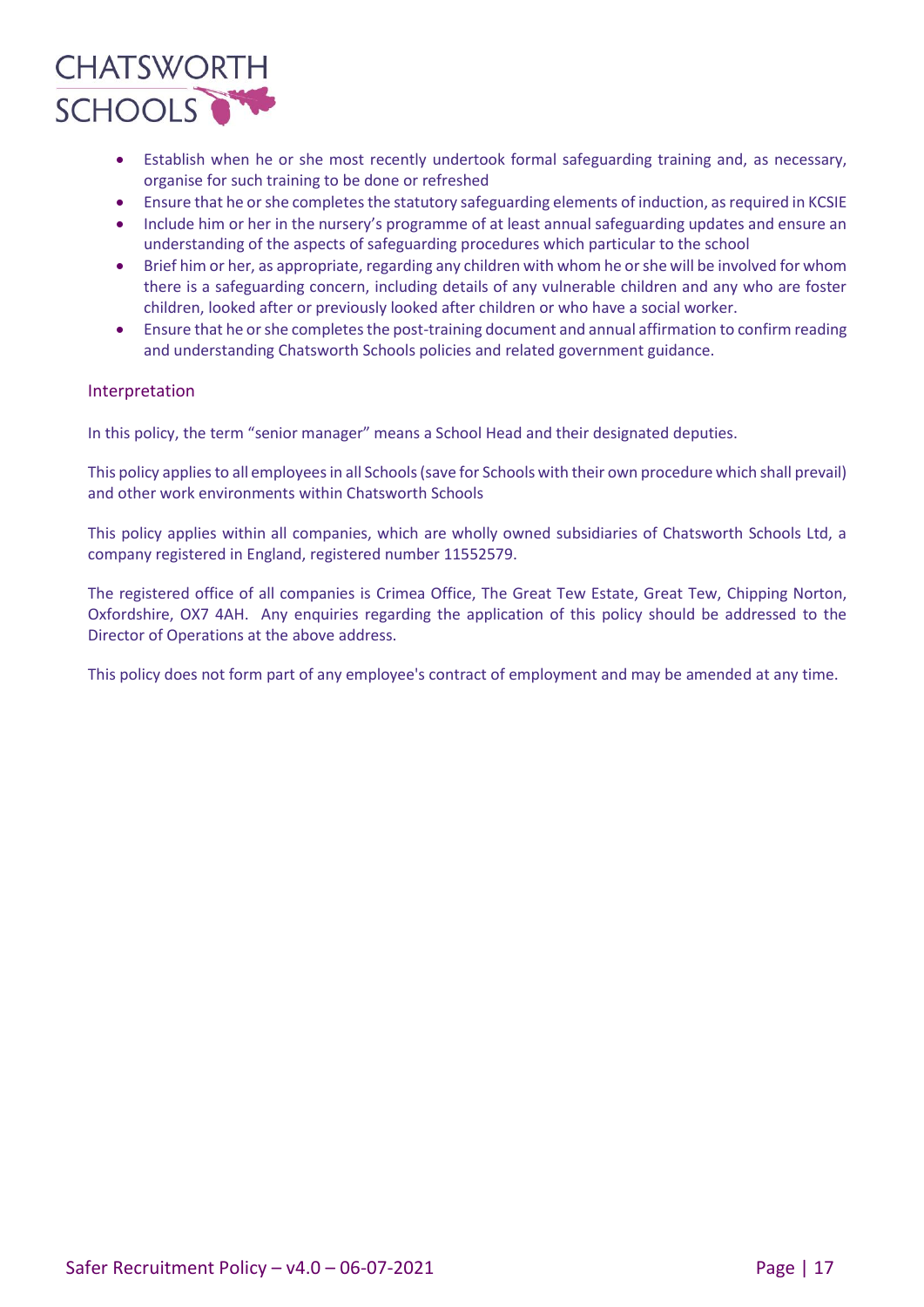

# Appendix 1: DBS Risk Assessment Checklist

This document enables the school to consider the three requirements related to judging whether a member of staff can start work prior to the DBS certificate having been seen by the school. The risk assessment should be completed to calculate whether to allow a new member of staff to start work before a new DBS certificate has been received and the level of supervision which is required in such circumstances.

| [The person must not start without a DBS application having been submitted]                                                                                                                                                                                                                                                                                                                                                                                                                                                                                                                                                                                                                                                                                                                                                                                |
|------------------------------------------------------------------------------------------------------------------------------------------------------------------------------------------------------------------------------------------------------------------------------------------------------------------------------------------------------------------------------------------------------------------------------------------------------------------------------------------------------------------------------------------------------------------------------------------------------------------------------------------------------------------------------------------------------------------------------------------------------------------------------------------------------------------------------------------------------------|
| No<br>Is the person in 'Regulated' Activity? Yes $\Box$<br>$\bullet$                                                                                                                                                                                                                                                                                                                                                                                                                                                                                                                                                                                                                                                                                                                                                                                       |
| 1. Starting work prior to DBS Certificate being seen                                                                                                                                                                                                                                                                                                                                                                                                                                                                                                                                                                                                                                                                                                                                                                                                       |
| Reason for proposing starting before seeing a new DBS Check                                                                                                                                                                                                                                                                                                                                                                                                                                                                                                                                                                                                                                                                                                                                                                                                |
| Continuity of the school's provision to pupils $\Box$<br>$\bullet$                                                                                                                                                                                                                                                                                                                                                                                                                                                                                                                                                                                                                                                                                                                                                                                         |
| <b>Known Information</b>                                                                                                                                                                                                                                                                                                                                                                                                                                                                                                                                                                                                                                                                                                                                                                                                                                   |
| All the following checks, as required for the post, must have been satisfactorily completed (tick or mark as<br>n/a as appropriate).                                                                                                                                                                                                                                                                                                                                                                                                                                                                                                                                                                                                                                                                                                                       |
| Identity check (photographic) [Essential] $\Box$<br>$\bullet$<br>Verification of current address [Essential] $\Box$<br>$\bullet$<br>Barred list check (if legally appropriate) [Essential] $\Box$<br><b>Prohibition checks:</b><br>$\circ$ Teacher Prohibition check (for those doing teaching work) $\Box$<br>Letter of professional standing (those have done teaching work in another country) $\Box$<br>$\circ$<br>Prohibition from Management (those appointed to management or governance) $\Box$<br>$\circ$<br>• Overseas checks (where relevant) $\Box$<br>Right to Work in the UK [Essential] $\square$<br>Confirmation of qualifications [Essential] $\Box$<br>Two references [Essential] $\square$<br>Declaration of Medical Fitness [Essential] $\Box$<br>Employment/Career History [Essential] $\Box$<br>Any other information (please state) |
|                                                                                                                                                                                                                                                                                                                                                                                                                                                                                                                                                                                                                                                                                                                                                                                                                                                            |
|                                                                                                                                                                                                                                                                                                                                                                                                                                                                                                                                                                                                                                                                                                                                                                                                                                                            |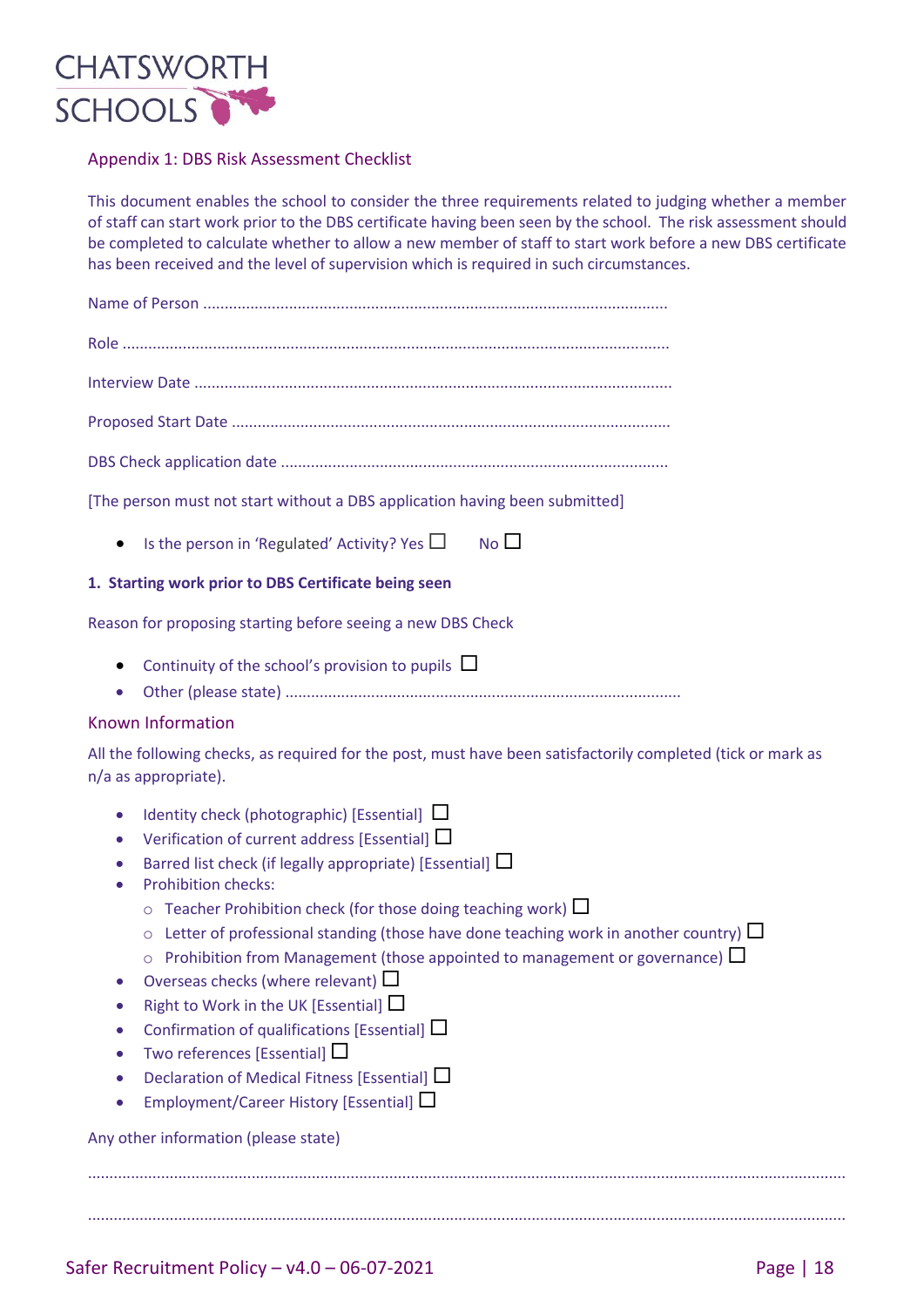

### Previous DBS Certificate

If the person has a previous DBS, on what date was it issued? ...................................

When was the person's last day at work in their previous school or college? ……………………………………

If the person has a DBS certificate from the previous school or college and the proposed start date and the last day of employment at the previous school or college are less than three months apart, then a new Enhanced DBS check is not required in law, although it is considered as best practice. Therefore, providing there is sufficient other information, the person could be assessed to be of low risk.

Please complete the checklist for a new starter prior to the return of the DBS certificate (above), attach it to this document and keep the documents as evidence in the new person's personnel file.

Summary of factors leading to decision

................................................................................................................................................................................ ................................................................................................................................................................................ ................................................................................................................................................................................ ................................................................................................................................................................................

Decision (tick to indicate selected option)

High Risk –  $\Box$ 

Example: Person should not be allowed to start without a new Enhanced DBS, as there has been a break in service of more than three months (or they do not have an Enhanced DBS certificate) and/or there is insufficient information about the person in the 'Known Information' list above. A candidate whose work involves mainly one-to-one tuition may also be considered as high risk.

Medium Risk – option (a)  $\Box$ 

Medium Risk – option (b)  $\Box$ 

Example: Person may start work and, although there is sufficient other information listed above, because there is a gap in service of three months or more (or they do not have an Enhanced DBS certificate), the person must be (a) supervised at all times and should not undertake 1:1 work, personal care activities or residential visits. The unchecked person must always be 'within sight and hearing' of a supervising person with an Enhanced DBS check; or (b) mostly supervised and should not undertake 1:1 work, personal care activities or residential visits. The unchecked person must mostly be 'within sight and hearing' of a supervising person with an Enhanced DBS check, but may from time to time, for example teach a group of children in an adjacent room or break-out space.

Low Risk –  $\Box$ 

Example: Person may start work, without additional supervision, already holding an Enhanced DBS check and there is no break in service of three months or more and all other checks have been satisfactorily completed.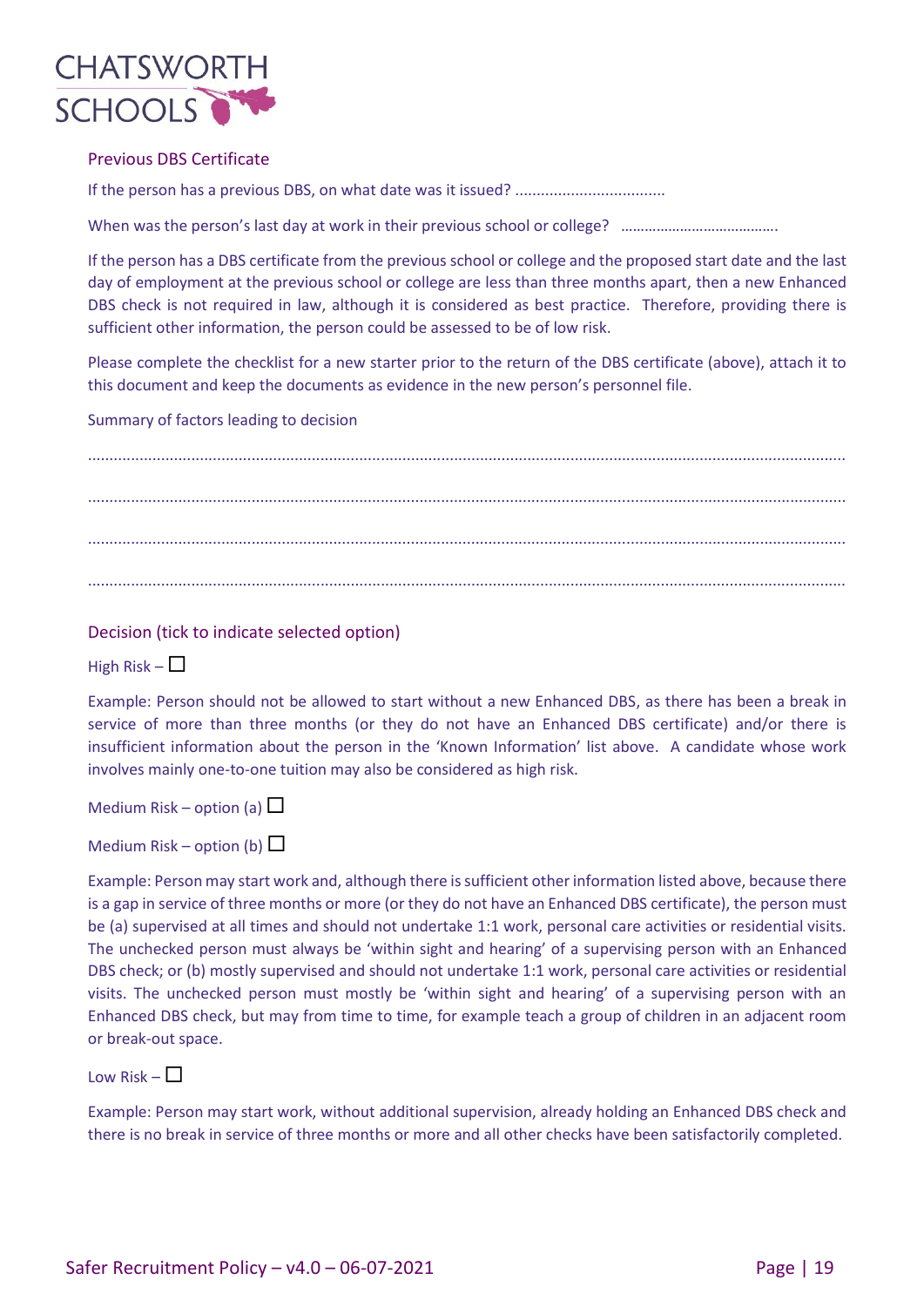

# **2. Supervision Agreement and Authorisation**

| Signatures: |      |
|-------------|------|
|             | Date |
|             | Date |
|             | Date |
|             | Date |

#### **3. Review of the Supervision Arrangement**

It is a requirement that these arrangements are reviewed by the head with a frequency of not less than every two weeks. This table should be completed to annotate each review

| Date of<br>review | Notes on Review meeting | Head's<br>initials |
|-------------------|-------------------------|--------------------|
|                   |                         |                    |
|                   |                         |                    |
|                   |                         |                    |
|                   |                         |                    |
|                   |                         |                    |
|                   |                         |                    |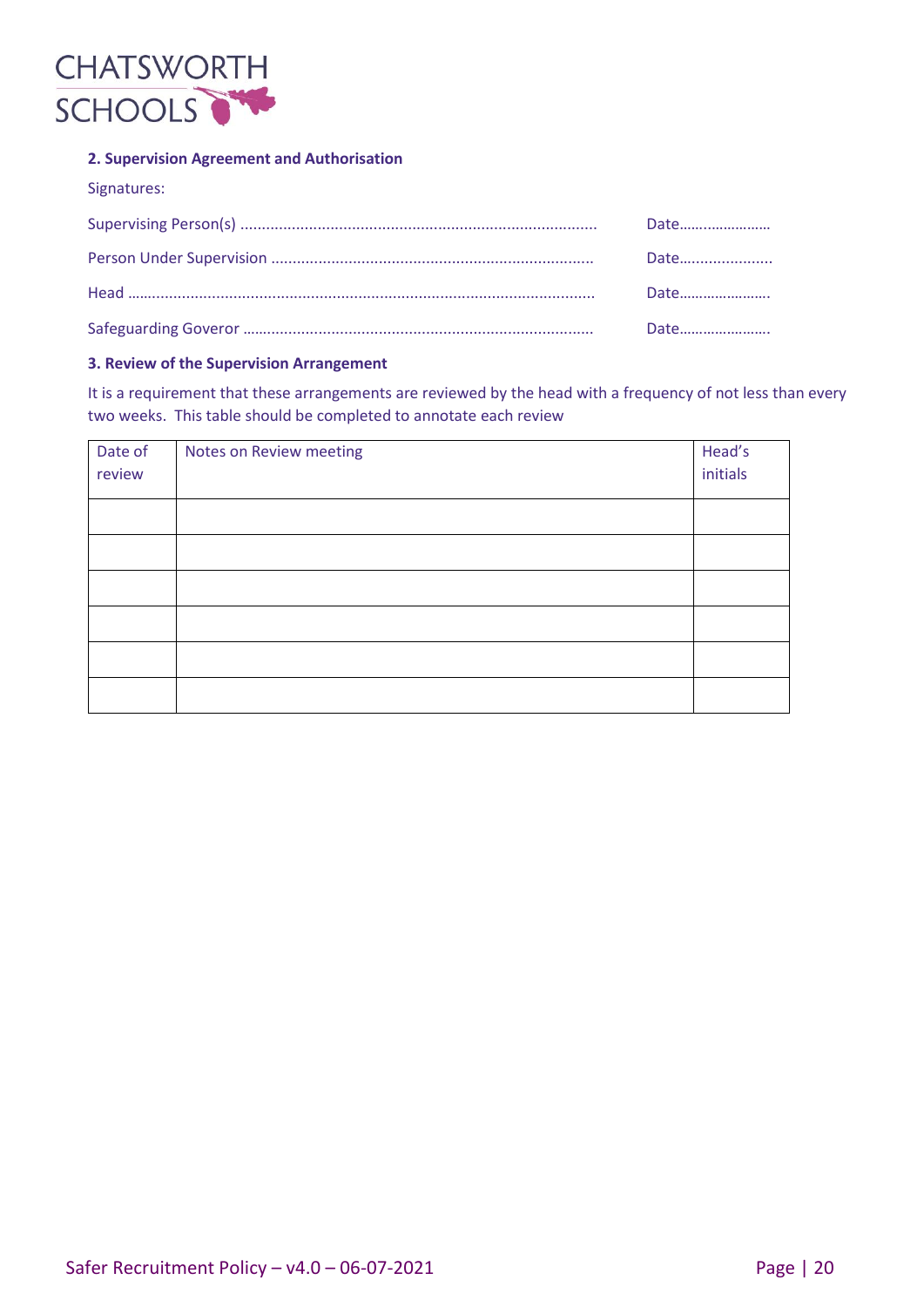

# Appendix 2: Employing EU, EEA and Swiss citizens in the UK

In October 2020, the Home Office introduced new requirements related to the UK's new immigration system. These requirements must be considered when appointing citizens from the EU, EEA and Switzerland, and also when checking the right to work in the UK of citizens from these countries who were already living in the UK before 1st January 2021, including citizens of these countries who were already employed by the nursery.

Section 1 – Checking an EU, EEA or Swiss citizens' right to work in the UK

Employers can [check the applicant's right to work online](https://www.gov.uk/view-right-to-work), if he or she has used the [online right to work checking](https://www.gov.uk/prove-right-to-work)  [service](https://www.gov.uk/prove-right-to-work) and given the employer a share code.

Anyone seeking to come to the UK for work from these countries, except Irish, Channel Islands and Isle of Man\* citizens, after  $1<sup>st</sup>$  January 2021 will need to seek permission first. They will need to apply to work in the UK via the 'Skilled Worker' or another permissible worker route.

From 1 January 2021, prospective employees recruited from outside the UK through the Skilled Worker route will need to demonstrate that:

- they have a job offer from a Home Office licensed sponsor
- they speak English at the required level
- the job offer is at the required skill level of RQF3<sup>\*\*</sup> or above
- they'll be paid at least £25,600 or the 'going rate' for the job offer, whichever is higher.

If the job will pay less than this - but no less than £20,480 – the applicant may still be able to apply by 'trading' points on specific characteristics against their salary. For example, if they have a job offer in a [shortage](https://www.gov.uk/guidance/immigration-rules/immigration-rules-appendix-k-shortage-occupation-list) [occupation](https://www.gov.uk/guidance/immigration-rules/immigration-rules-appendix-k-shortage-occupation-list) or have a PhD relevant to the job. There are different salary rules for workers in some health or education jobs, and for "new entrants" at the start of their careers. Further information on which occupations are at the required skill level and the salaries for these occupations can be found in Annex E of the UK [points](https://www.gov.uk/government/publications/uk-points-based-immigration-system-further-details-statement)based immigration system: further details statement. There will not be a general route for employers to recruit from outside the UK for jobs offering a salary below £20,480 or jobs at a skill level below RQF3.

There is not a requirement to make retrospective checks for existing employees.

Employers need a sponsor licence in order to employ EU, EEA and Swiss citizens coming directly from overseas to the nursery for work after 1<sup>st</sup> January 2021. Employers who are already a licenced Tier 2 (General) visa sponsor will be automatically granted a new skilled worker licence. Employers who may want to hold a sponsor licence from 1st January 2021 should apply. Further information on the application process can be found here: [https://www.gov.uk/apply-sponsor-licence.](https://www.gov.uk/apply-sponsor-licence)

\*The right of Irish, Channel Islands and Isle of Man citizens to work in the UK arises from the Common Travel Area arrangements, which predate the formation of the EU. Under the CTA, these citizens and British citizens can move freely and reside in each jurisdiction and enjoy associated rights and privileges, including the right to work and study. Therefore, the method by which such citizens need to prove their right to work in the UK remains unchanged. Further information can be found here:

<https://www.gov.uk/government/publications/common-travel-area-guidance>

\*\*Regulated Qualifications Framework, in which, for example, Level 2 is equivalent to GCSE, Level 3 to A Level and Level 6 to a Bachelor's Degree.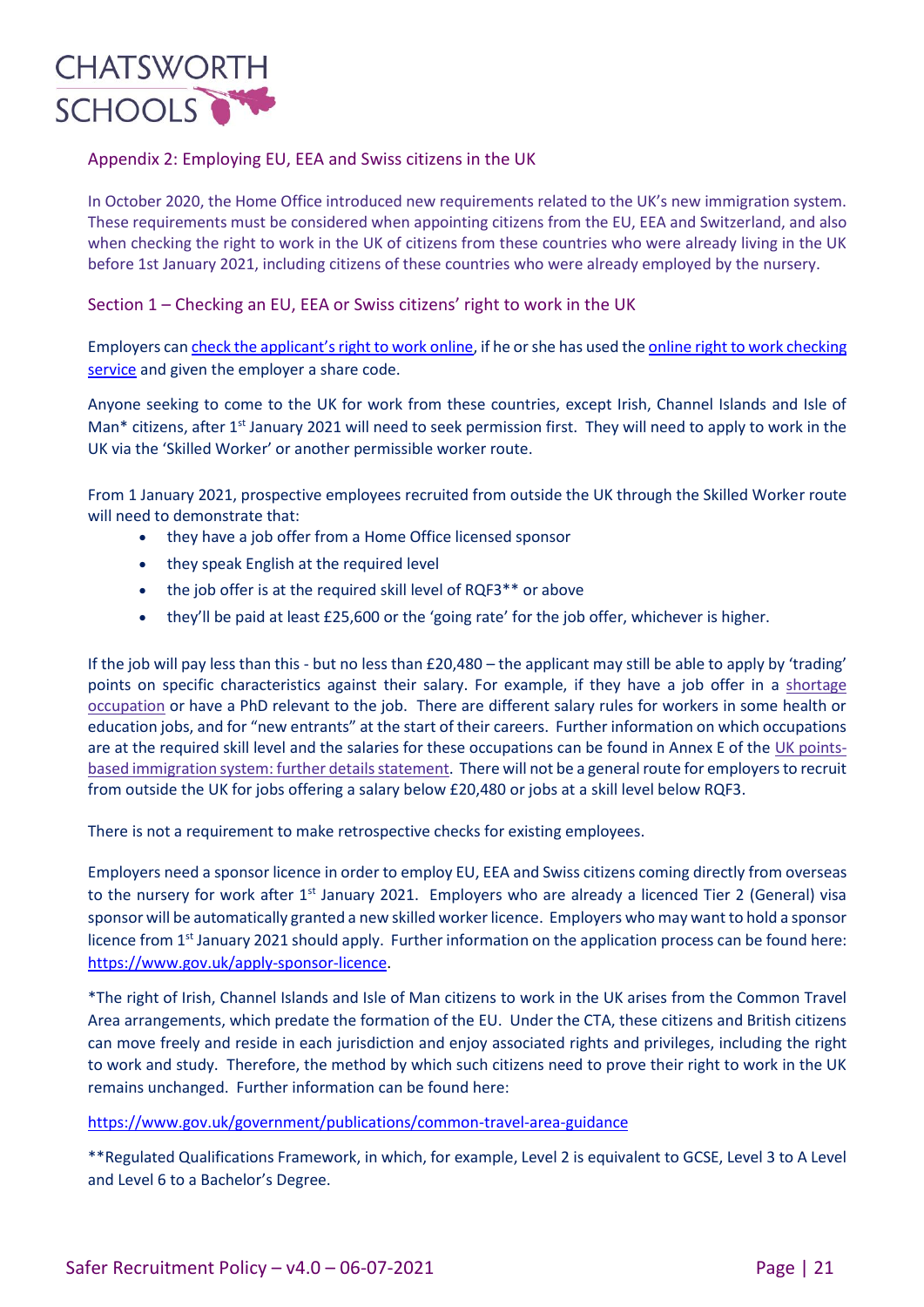

Section 2 – Requirements regarding EU, EEA and Swiss citizens already employed before 1st January 2021

The new arrangements noted in Section 1 do not apply to EU, EEA and Swiss citizens whom an employer already employed before 1<sup>st</sup> January 2021. These employees and their family members should have applied to the EU settlement scheme if they wished to continue working in the UK after 30<sup>th</sup> June 2021.

# Conclusion – Action for Schools and Nurseries

- Consider whether you need a sponsor licence in order to employ citizens from the EU, EEA or Switzerland and take appropriate action.
- If you plan to appoint any citizens from the EU, EEA or Switzerland from now on, follow the requirements noted in Sections 1 and 2 above.
- If you already employed any citizens from the EU, EEA or Switzerland prior ro 1<sup>st</sup> January 2021, and they have continued in employment after 30<sup>th</sup> June 2021, ensure that they and you have acted in accordance with the new requirements.
- In each case, ensure that you have tracked and dated each stage of the required process in the employee's personnel file, with a summary in the 'Notes' column of your Single Central Register.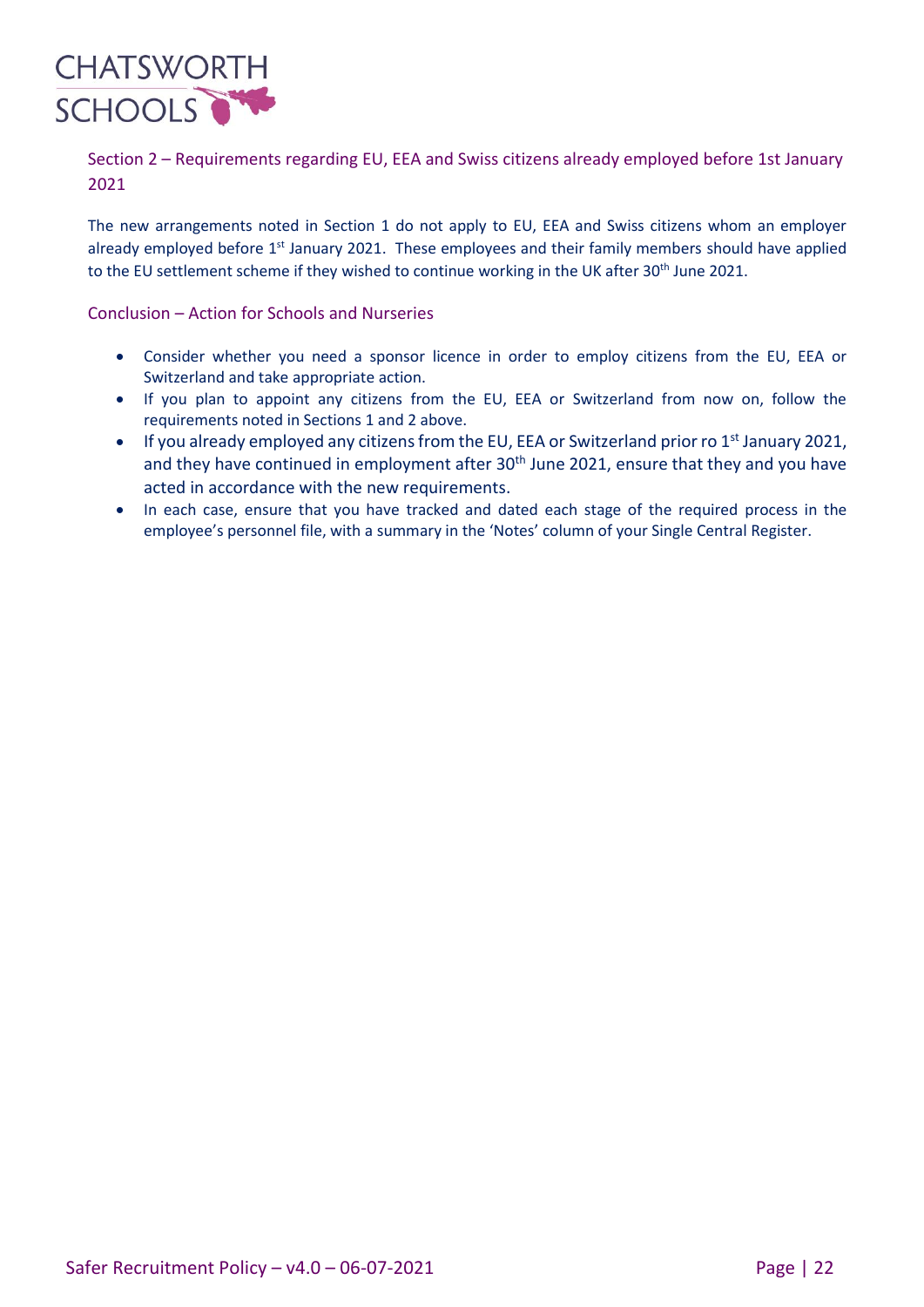

# Appendix 3: DBS Update Service – additional information

The DSB Update Service is a facility which enables holders of DBS certificates who have subscribed to the service to permit schools to undertake an immediate DBS check at no cost. The service is only available in relation to DBS Certificates which have been issued since 17 June 2013. A subscriber must apply to register with the Update Service either when applying for a DBS certificate or within a few days of receipt. The service cannot be accessed and added to a DBS certificate at a later date. Employers must have the DBS certificate holder's consent to use the Update Service; the nursery will ask the candidate to sign a statement to give Chatsworth Schools permission to access his or her record on the DBS Update Service.

The DBS Update Service is most useful for people who work in several schools or nurseries, such as peripatetic music teachers, sports coaches and after-school activity providers. It avoids the need to obtain a new DBS each time such a person accepts work at a new school. The DBS Update Service is useful for the nursery because it provides an instant response and represents an economy in costs. It is as robust as a new DBS certificate because it draws on a fresh reference to the DBS database, whereas the acceptance of a DBS certificate obtained by a previous employer, whilst permissible, can relate only the situation at the time the certificate was obtained.

Candidates who have registered with the DBS Update Service must produce the original of their DBS Certificate, along with the required proofs of identity. On undertaking the check, using the reference numbers provided by the candidate, the nursery receives notification as to whether there have been any changes to the DBS record since the certificate was issued. This notification must then be considered alongside the information contained on the candidate's original certificate. If the Update Service check results in a notification that there has been a change in the candidate's record, the nursery must proceed with a full new DBS check. If the response is that there has been no change and there are no concerns arising from the original certificate, the nursery can consider the DBS check to be complete and can continue the appointment process.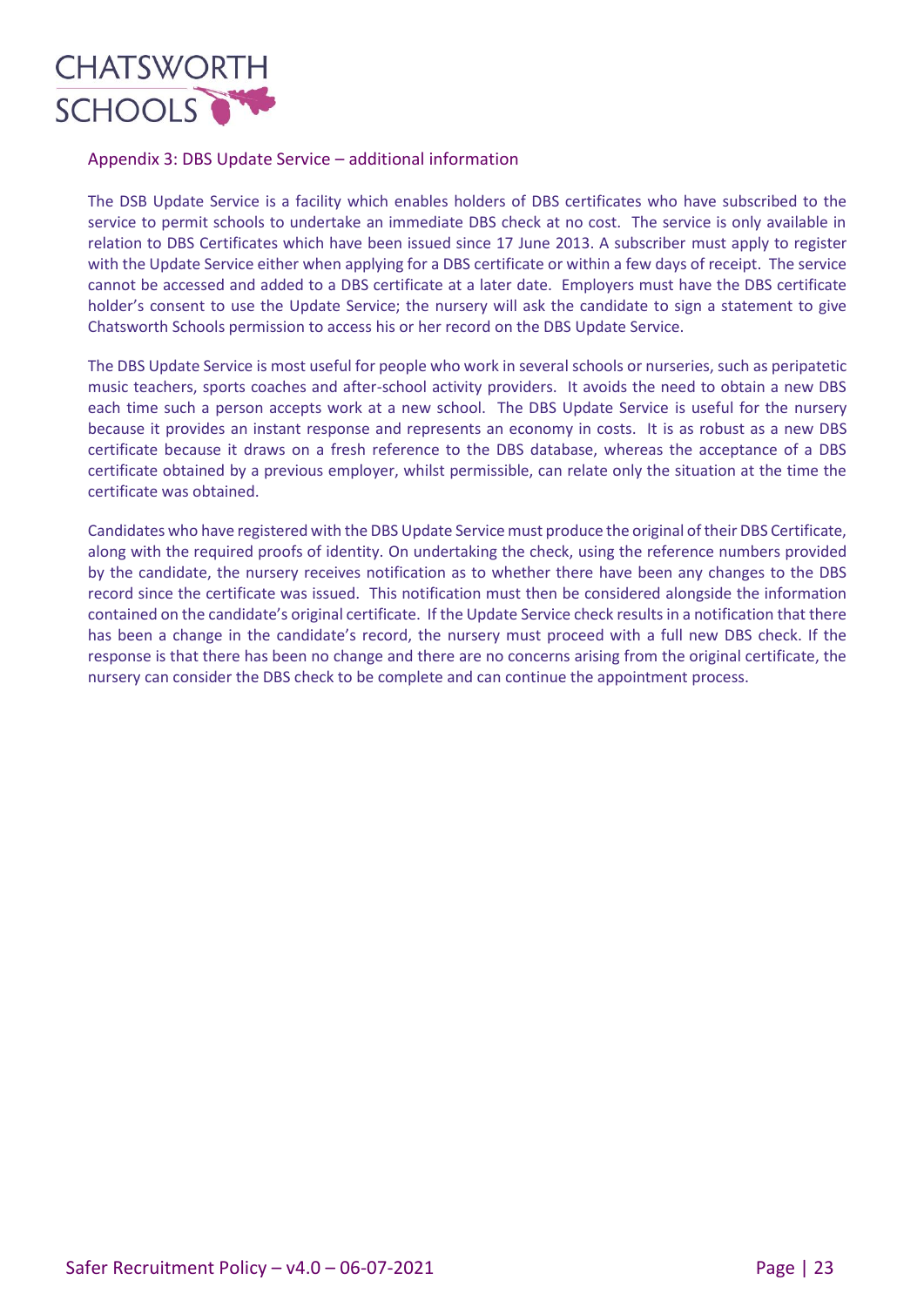

# Appendix 4: DBS and Barred List Flowchart

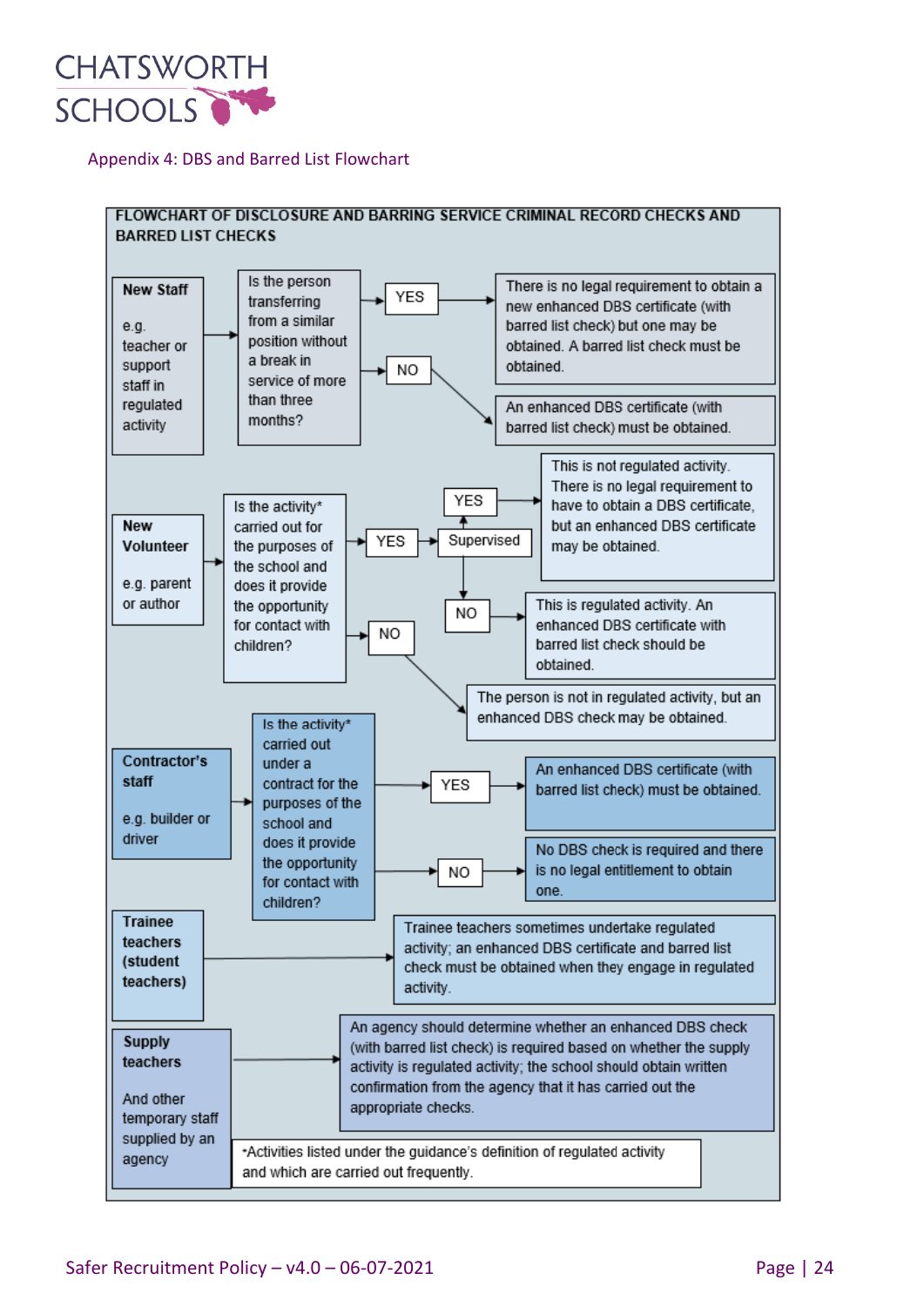

# Appendix 5: Flowchart for the checking of volunteers

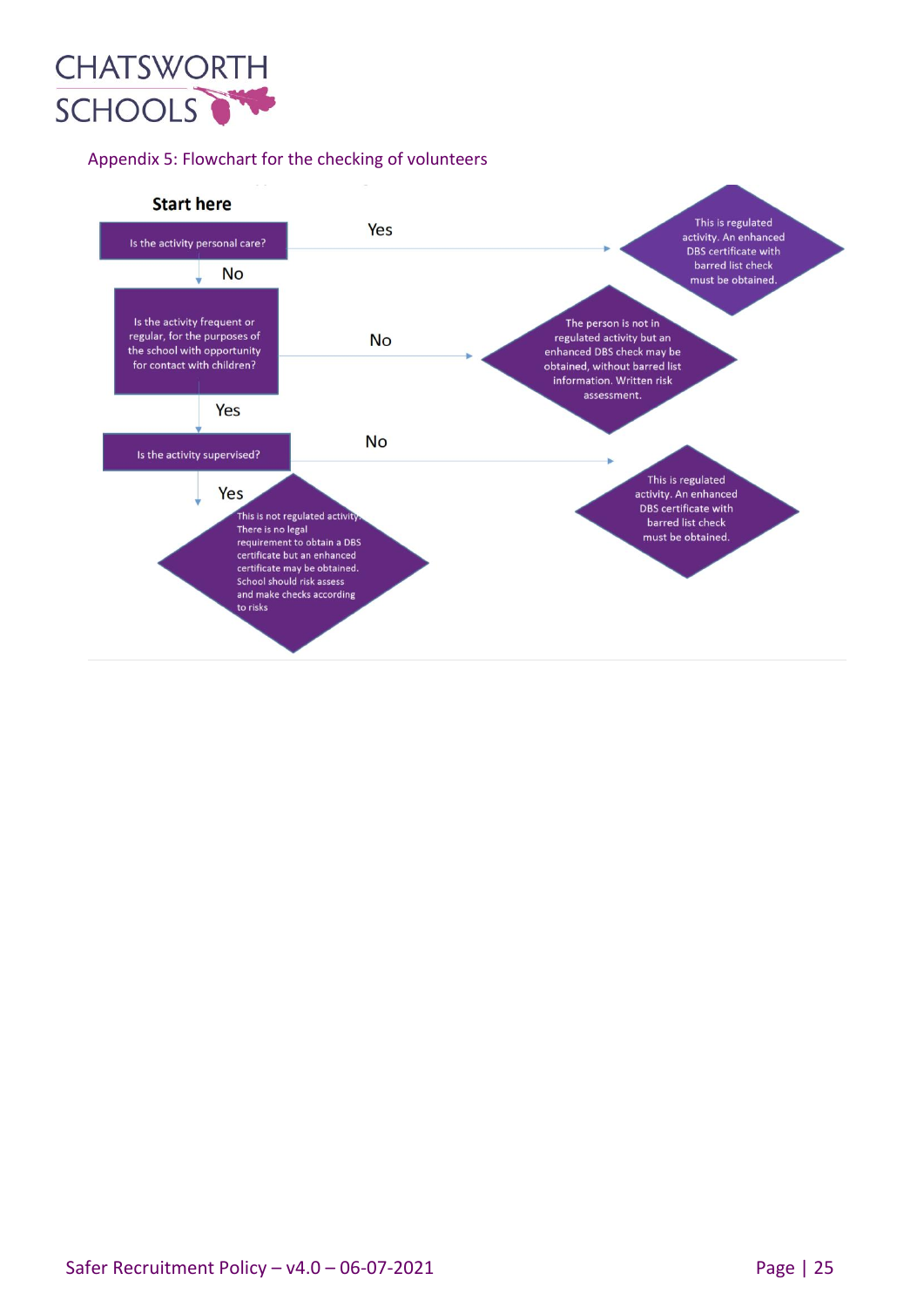

Appendix 6: Template letters for seeking and receiving confirmation of recruitment checks in relation to Third Party employees

> Swinbrook House Nursery School Marylebone 27 Oldbury Place London W1U 5PP {Date}

Dear xxx

In order to comply with safer recruitment regulations, we are required to receive confirmation from all businesses whose employees work at Swinbrook House Nursery School Marylebone or with children from the school, that they were appointed in accordance with correct safer recruitment procedures. I should be grateful, therefore, if you would complete the letter below, sign it and return it to me for our records.

We are required to ensure that no adults who work with our children in childcare are disqualified from working with children under the terms of the Childcare (Disqualification) Regulations 2009. I should be grateful if you could also confirm in the letter below.

I also need to receive your confirmation that you will inform the head of any declared convictions arising from CRB/DBS checks on your employees who may be due to work at the nursery. The head will then need to decide whether it is appropriate for them to work with us. The letter below also covers this requirement.

Finally, in accordance with the nursery's safeguarding procedures, please confirm, if you provide services or activities which involve working with the children either on or off the nursery site, that your company has appropriate policies and procedures in place for safeguarding children and child protection. In this respect, if your staff have any safeguarding or child protection concerns, we ask you or them to liaise with our Designated Safeguarding Lead, NAME.

Many thanks in anticipation of your help.

Yours sincerely

xxx

Head of Nursery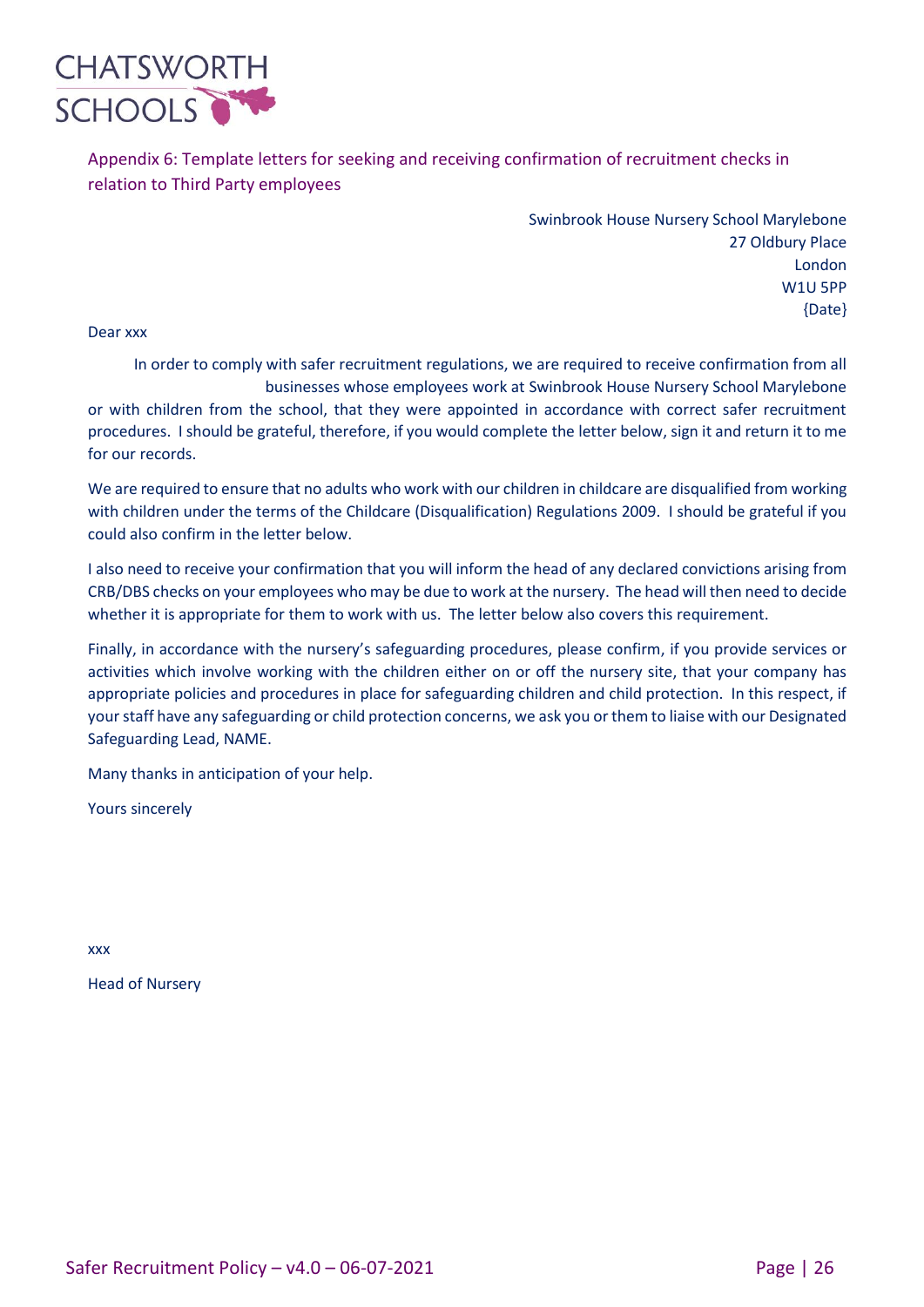

Name of business Business address Date

Swinbrook House Nursery School Marylebone 27 Oldbury Place London W1U 5PP

#### Dear Mrs xxx

Following the request in your letter of "date", I am writing to confirm that all employees of "xx Company" who work at Swinbrook House Nursery School Marylebone, or with children who attend the nursery, were appointed in accordance with safer recruitment procedures and that the required checks were successfully undertaken, namely:\*

- identity  $\square$
- employment history  $\square$
- $\bullet$  references  $\Box$
- $\bullet$  qualifications  $\square$
- overseas checks (where required)  $\Box$
- prohibition from teaching check (if undertaking teaching work)  $\Box$
- EEA prohibition from teaching check, prior to 1/1/21 or letter of professional standing since 1/1/21 (if undertaking teaching work, having previously taught in another country)  $\Box$
- prohibition from management check (if applicable)  $\Box$
- right to work in the UK  $\Box$
- declaration of medical fitness  $\Box$
- enhanced DBS (or CRB) clearance  $\square$
- children's barred list.  $\square$

\* Please tick the boxes to confirm that the check has been undertaken, or mark as n/a if the check is not required for this position.

I also confirm that, in accordance with the Childcare (Disqualification) Regulations 2009, none of our employees to whom these regulations apply, who work with children, are disqualified from working with children under the terms of the regulations.

The following is a list of employees who work or are likely to work with children at Swinbrook House Nursery School Marylebone

together with their DBS or CRB number:

Name CRB/DBS Number

Name eg 1/2345678

I confirm, if I provide services or activities which involve working with the children, either on or off the nursery site, that the company has appropriate policies and procedures in place for safeguarding children and child protection.

I understand that, should I need to ask a different employee to work at Swinbrook House Nursery School Marylebone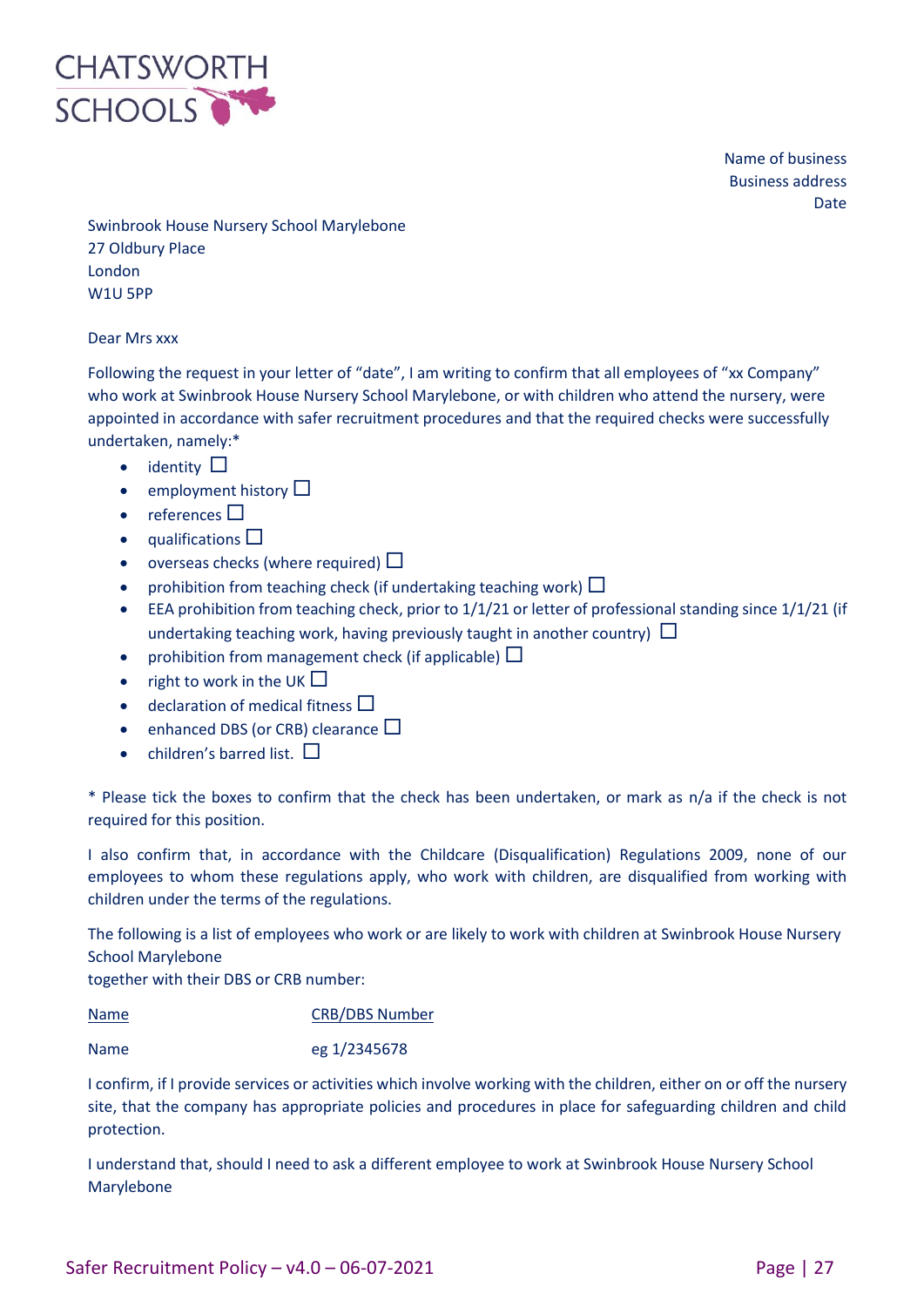

, who has not worked at the nursery before, I will use only an employee for whom the above checks have also been completed and also that I will notify the nursery in advance of any change. I will advise the employee that he/she will need to provide evidence of identity (including photographic identification) on first arrival at the nursery.

I also understand that I must inform the head at Swinbrook House Nursery School Marylebone should any CRB or DBS check on an employee who is due to work at the school result in a criminal offence being declared. The head will then decide whether it is appropriate for that person to work at the school.

Yours sincerely

For and on behalf of xx Company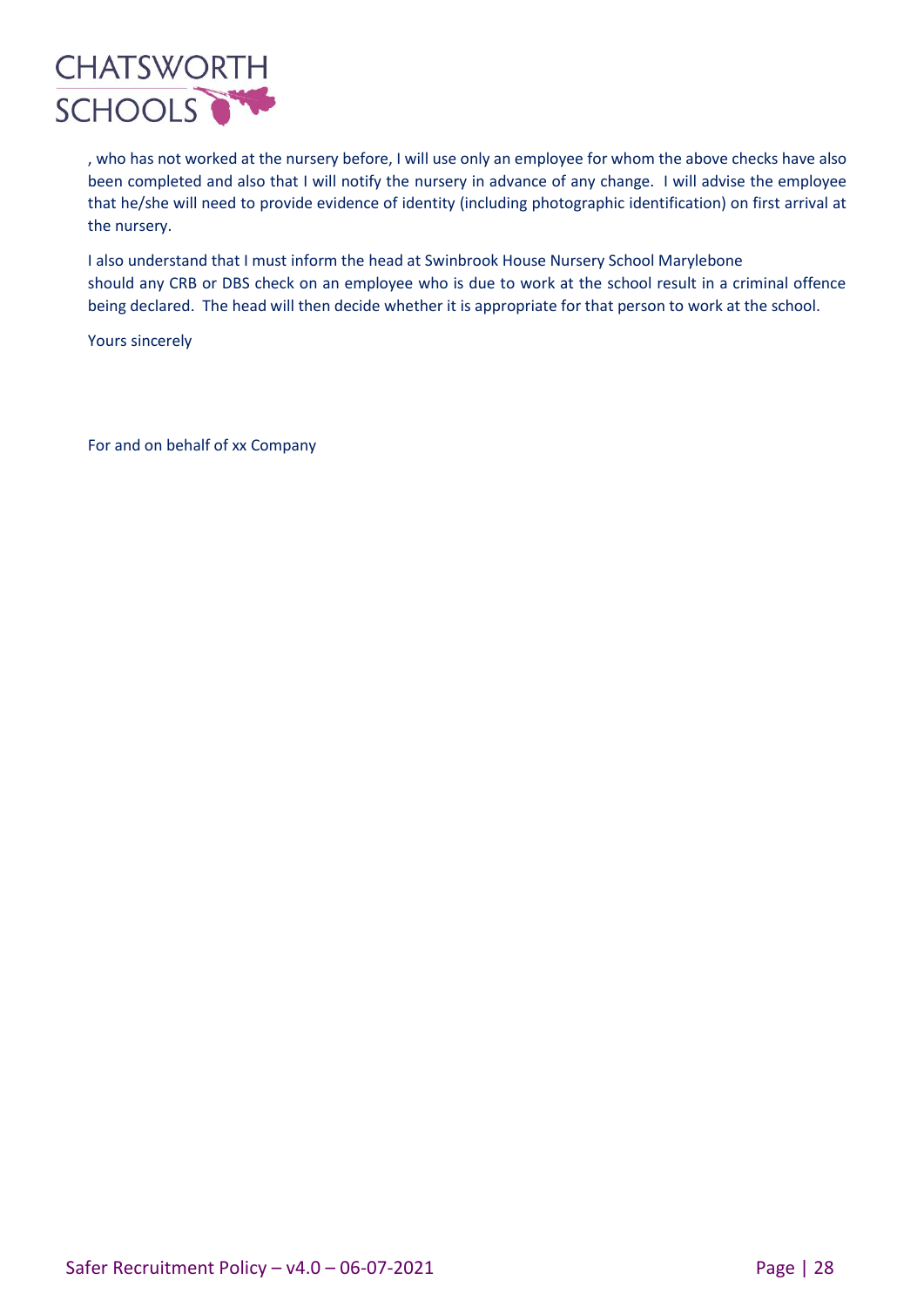

Appendix 7: Policy on the secure storage, handling, use, retention and disposal of Disclosure and Barring Service (DBS) certificates and certificate information

# 1.1 General principles

As an organisation using the Disclosure and Barring Service checking service to help assess the suitability of applicants for positions of trust, the school/nursery complies fully with the DBS [code of practice](https://assets.publishing.service.gov.uk/government/uploads/system/uploads/attachment_data/file/474742/Code_of_Practice_for_Disclosure_and_Barring_Service_Nov_15.pdf) regarding the correct handling, use, storage, retention and disposal of certificates and certificate information. It also complies fully with its obligations under the General Data Protection Regulation (GDPR), Data Protection Act 2018 and other relevant legislation pertaining to the safe handling, use, storage, retention and disposal of certificate information and has a written policy on these matters, which is available to those who wish to see it on request.

# 1.2 Storage and access

Certificate information is kept securely, in lockable, non-portable, storage containers with access strictly controlled and limited to those who are entitled to see it as part of their duties.

# 1.3 Handling

In accordance with section 124 of the Police Act 1997, certificate information is only passed to those who are authorised to receive it in the course of their duties. We maintain a record of all those to whom certificates or certificate information has been revealed and it is a criminal offence to pass this information to anyone who is not entitled to receive it. It should be noted that inspection bodies may be legally entitled to retain the certificate for the purposes of inspection. Standard practice is that the school/nursery does not retain DBS certificates or copies for more than six months (the retention period). If any requirement should arise to retain certificates in order to demonstrate 'safer recruitment' practice for the purpose of safeguarding audits, there may be a legal entitlement to retain the certificate. However, such practice must be compliant with the Data Protection Act, Human Rights Act and General Data Protection Regulation (GDPR).

#### 1.4 Usage

Certificate information is used only for the specific purpose for which it was requested and for which the applicant's full consent has been given.

#### 1.5 Retention

Once a recruitment (or other relevant) decision has been made, other than recording the information noted in the second paragraph of 1.6, below, the school/nursery does not keep certificate information for any longer than is necessary. This retention will allow for the consideration and resolution of any disputes or complaints, or be for the purpose of completing safeguarding audits. Throughout this time, the usual conditions regarding the safe storage and strictly controlled access will prevail.

#### 1.6 Disposal

Once the retention period has elapsed, the school/nursery will ensure that any DBS certificate information is immediately destroyed by secure means, for example by shredding, pulping or burning. While awaiting destruction, certificate information will not be kept in any insecure receptacle (e.g. waste bin or confidential waste sack). The school/nursery will not keep any photocopy or other image of the certificate or any copy or representation of the contents of a certificate beyond the 6-month period noted above. However, notwithstanding the above, the school/nursery will keep a record of the date it had sight of a certificate, the name of the subject, the type of certificate requested, the position for which the certificate was requested, the unique reference number of the certificates and the details of the recruitment decision taken.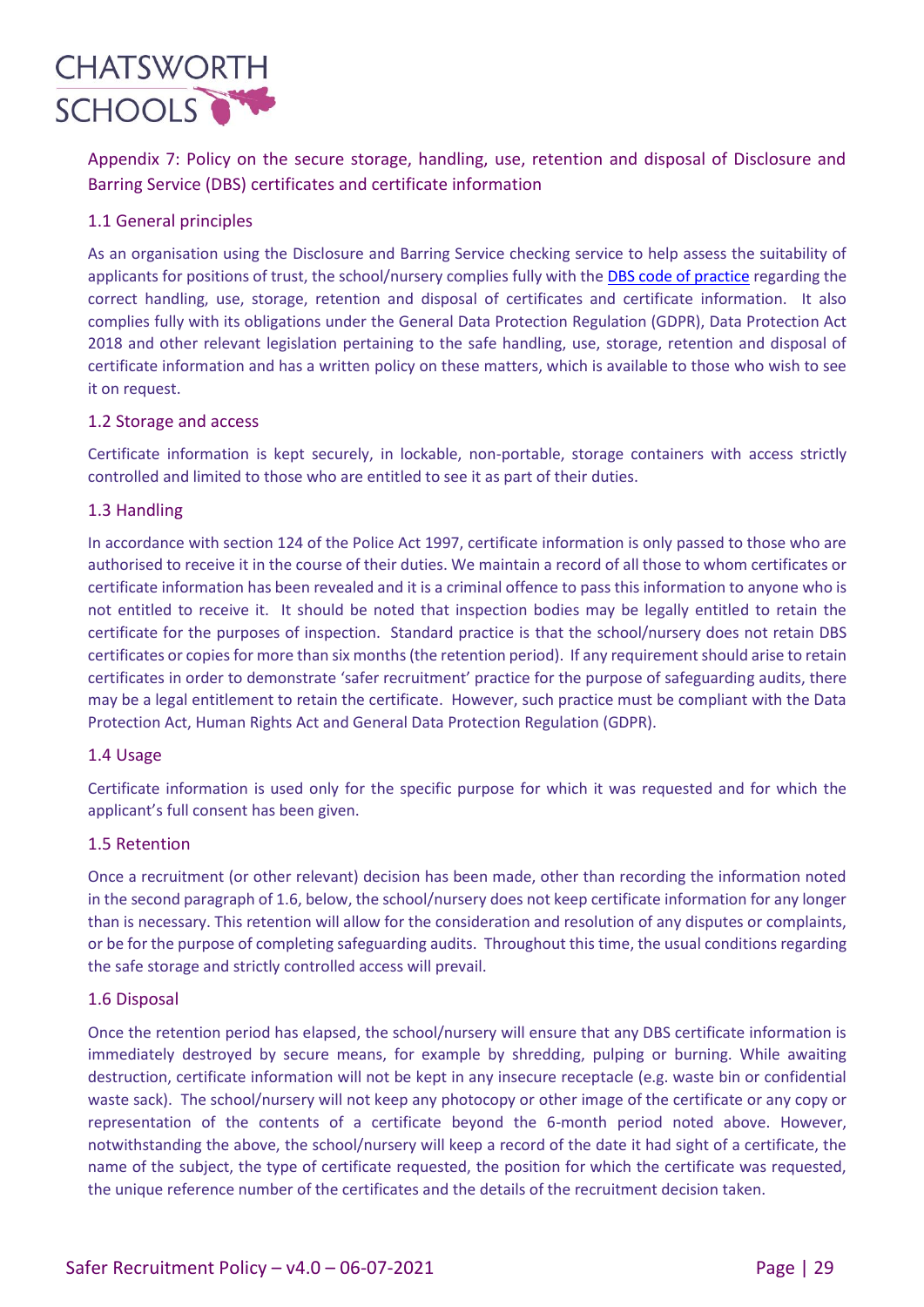

# 1.7 DBS logo

The DBS logo is protected by crown copyright, the copying and use of the DBS logo is not permitted without prior approval of the DBS.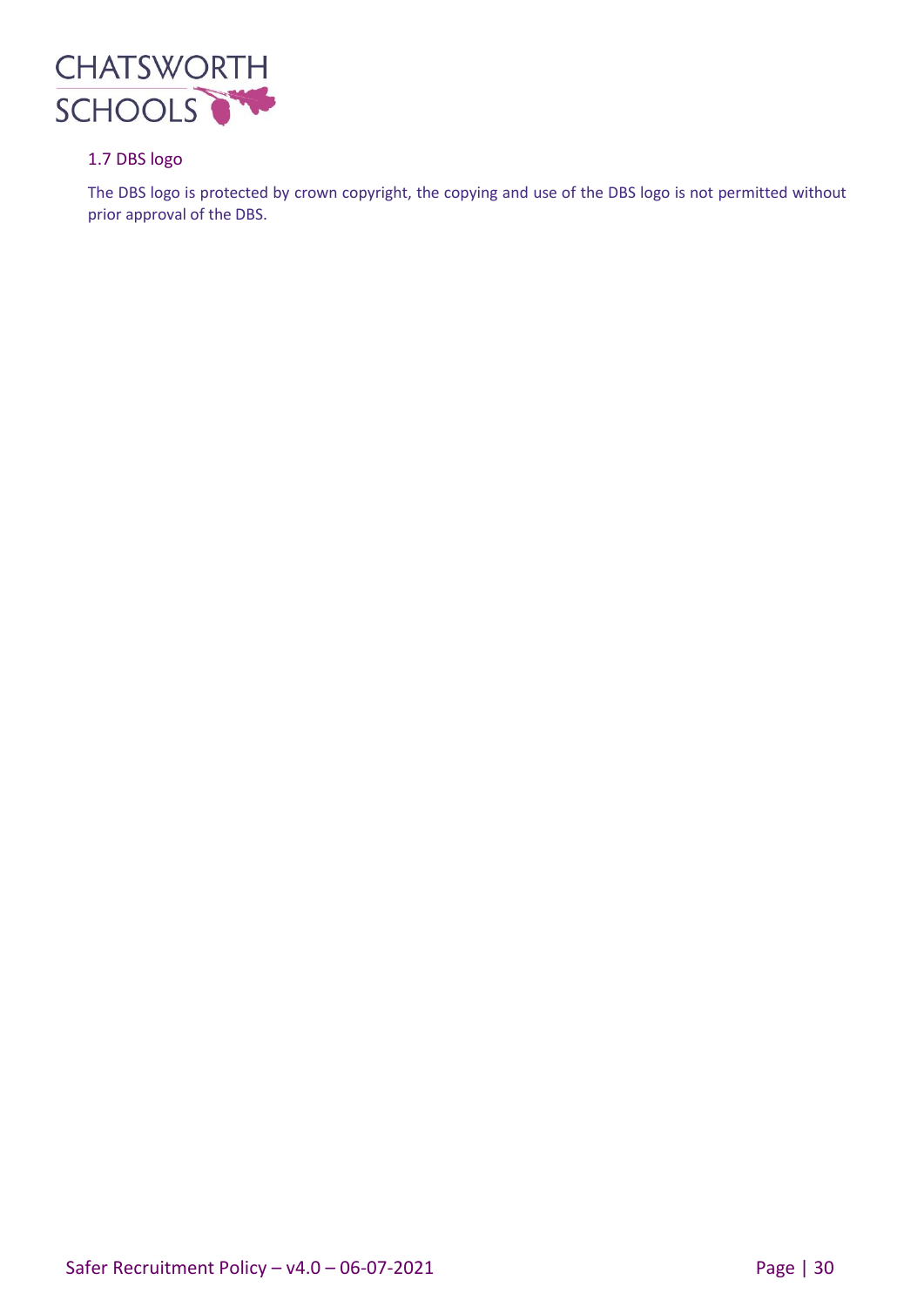

### Appendix 8: DBS Disclosure and Recruitment Policy

Chatsworth Schools is committed to safeguarding and promoting the welfare of children and young people within its School and expects all staff\* and volunteers to share this commitment.

The Recruitment Policy and Procedures are based on and conform to statutory and non-statutory guidance contained in the most recent editions of 'Keeping Children Safe in Education', 'Guidance for Safer Working Practice for Adults who work with Children and Young People in Education Settings', the 'EYFS Statutory Requirements' and the 'ISI Commentary on the Regulations'. This policy also has due regard for Prevent Duty Guidance: advice for schools and childcare providers (as updated in April 2019) and The Use of Social Media for On-line Radicalisation (July 2015)).

- Chatsworth Schools is committed to the fair treatment of its staff, potential staff or users of its services, regardless of age; disability; gender reassignment; marriage and civil partnership; pregnancy and maternity; race; religion or belief; sex; and sexual orientation, or offending background.
- Chatsworth Schools actively promotes equality of opportunity for all with the right mix of talent, skills, and potential, and welcomes applications from a wide range of candidates.
- Candidates will be selected for interview based on their skills, qualifications and experience, as assessed from the information provided by the applicant when completing the application form.
- As an organisation using the Disclosure and Barring Service (DBS) to assess applicants' suitability for employment, Chatsworth Schools complies fully with the **DBS Code of Practice**. It undertakes to treat all applicants for positions fairly and will not discriminate unfairly against any subject of a Disclosure on the basis of conviction or other information revealed.
- Chatsworth Schools is required to obtain a Disclosure for all appointments, except those noted in the 'Vetting Check Exemptions' section of this policy, above. All application forms and recruitment briefs will contain a statement that a Disclosure will be requested in the event of the individual being offered the position.
- Chatsworth Schools is required to ask questions about the applicant's entire criminal record, including "spent" convictions as defined in the Rehabilitation of Offenders Act 1974 and additional guidance on DBS filtering, issued in November 2021, when recruiting to any position within an educational establishment.
- Chatsworth Schools ensures that all those who are involved in the recruitment of staff and volunteers have been suitably trained to identify and assess the relevance and circumstances of offences. Chatsworth Schools also ensures that they have received appropriate guidance and training in the relevant legislation and statutory guidance relating to the employment of ex-offenders.
- At interview, or in a separate discussion, Chatsworth Schools ensures that an open and measured discussion takes place on the subject of any offences or other matter that might be relevant to the position. Failure to reveal information that is directly relevant to the position sought could lead to withdrawal of an offer of employment.
- All applicants will be made aware of the existence of the DBS Code of Practice and a copy made available on request.
- The DBS disclosure process will be completed before an appointee starts work and not usually earlier than three months before. There is provision for a DBS certificate to be sought earlier than three months before the intended start date, should circumstances require this. For further information, see the "The Three-month Rule" section of this policy, above.
- Chatsworth Schools undertakes to discuss any matter revealed in a disclosure with the person seeking the position before withdrawing a conditional offer of employment.
- Having a criminal record will not necessarily bar an applicant from working with Chatsworth Schools. This will depend on the nature of the position and the circumstances and background of the applicant's offences. The decision will be made by the Head or Deputy unless the applicant is for a post on the SLT in which case the decision will be made by the Director of Operations.
- If the applicant is turned down for a position because of his or her criminal record, an appeal can be made to the Director of Operations. This will be conducted using a procedure based on the Complaints Policy.

\*The nursery uses the ISSR definition of 'staff' as set out by ISI and Ofsted's and found under the heading 'staff' near the start of this policy.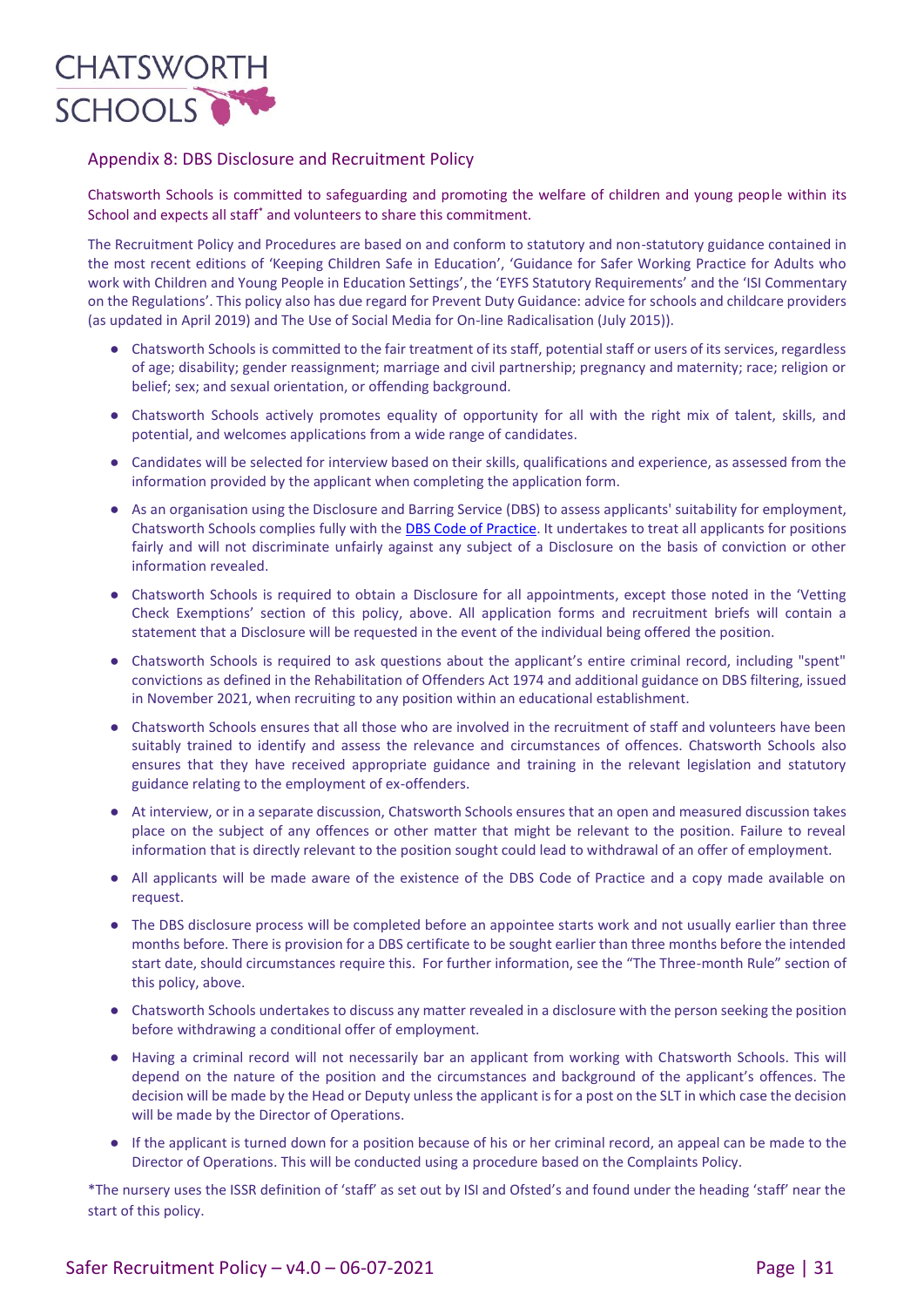

### Appendix 9: Recruitment and Selection Checklist

#### **This checklist, once completed, should be retained in the applicant's personnel file**

The school/nursery should not retain copies of (or original) DBS certificates for longer than 6 months. The DBS number and the date the certificate was seen by the school/nursery should be recorded on the SCR. Otherwise, evidence of checks, consistent with this checklist and the SCR, should be retained in the appointed person's personnel file. For clarity, every check in this checklist which should be supported by an evidence document in the personnel file is marked with an asterisk \*. It may not always be possible to produce written evidence of a prohibition from teaching check if the appointed person is not a UK qualified teacher.

| <b>Pre-interview:</b>                                                                                                                                                              | <b>Initials</b> | <b>Date</b> |
|------------------------------------------------------------------------------------------------------------------------------------------------------------------------------------|-----------------|-------------|
| Planning - Timetable decided: job description, person specification and other documents to                                                                                         |                 |             |
| be provided to applicants, reviewed and updated as necessary. Application form seeks all                                                                                           |                 |             |
| relevant information and includes relevant statements about references, safeguarding etc.                                                                                          |                 |             |
| Vacancy advertised (where appropriate) Advertisement includes reference to safeguarding                                                                                            |                 |             |
| policy; that is, statement of commitment to safeguarding and promoting welfare of children                                                                                         |                 |             |
| and need for successful applicant to be DBS checked.                                                                                                                               |                 |             |
| *Applications on receipt - Scrutinised - any discrepancies/anomalies/gaps in employment                                                                                            |                 |             |
| noted to explore if candidate considered for short-listing.                                                                                                                        |                 |             |
| <b>Short-list prepared</b>                                                                                                                                                         |                 |             |
| References (professional and character) - seeking                                                                                                                                  |                 |             |
| Sought directly from referee on short-listed candidates; References should always be                                                                                               |                 |             |
| obtained from the current employer; if there is no current employer, verification of the most                                                                                      |                 |             |
| recent period of employment and reasons for leaving should be obtained. For posts<br>involving working with children, if the applicant is not working with children in the current |                 |             |
| post, a reference will be sought from a previous employment involving working with                                                                                                 |                 |             |
| children, where possible. References should be from a senior person with 'appropriate                                                                                              |                 |             |
| authority'. Information provided directly by the candidate should be verified.<br><b>The</b>                                                                                       |                 |             |
| school/nursery should verify that electronic references originate from a legitimate source.                                                                                        |                 |             |
| The request for a reference should ask the recommended specific questions, including on                                                                                            |                 |             |
| suitability and include statement about liability for accuracy.                                                                                                                    |                 |             |
| *References - on receipt - Checked against information on application; scrutinised; any                                                                                            | $\mathbf{1}$ .  | 1.          |
| discrepancy/issue of concern noted to take up with referee and/or applicant (at interview if                                                                                       |                 |             |
| possible).                                                                                                                                                                         | 2.              | 2.          |
| <b>Invitation to interview - Includes all relevant information and instructions</b>                                                                                                |                 |             |
| Interview arrangements - At least two interviewers; panel members have authority to                                                                                                |                 |             |
| appoint; have met and agreed issues and questions/assessment criteria/standards                                                                                                    |                 |             |
| At least one person involved in the interviews holds a current safer recruitment<br>qualification.                                                                                 |                 |             |
| Face-to-Face Interview - Explores applicants' suitability for work with children as well as for                                                                                    |                 |             |
| the post. Checks any gaps in employment history as yet still unexplained.                                                                                                          |                 |             |
| Note: identity, right to work in the UK and qualifications of successful applicant verified on                                                                                     |                 |             |
| day of interview by scrutiny of appropriate original documents; copies of documents taken                                                                                          |                 |             |
| and placed on file; where appropriate applicant completed application for DBS disclosure.                                                                                          |                 |             |
| *Conditional offer of appointment: Offer of appointment is made, conditional on                                                                                                    |                 |             |
| satisfactory completion of the following pre-appointment checks and, if relevant, a                                                                                                |                 |             |
| probationary period.                                                                                                                                                               |                 |             |
| *Identity (if that could not be verified at interview)                                                                                                                             |                 |             |
| *Qualifications (if not verified on the day of interview)                                                                                                                          |                 |             |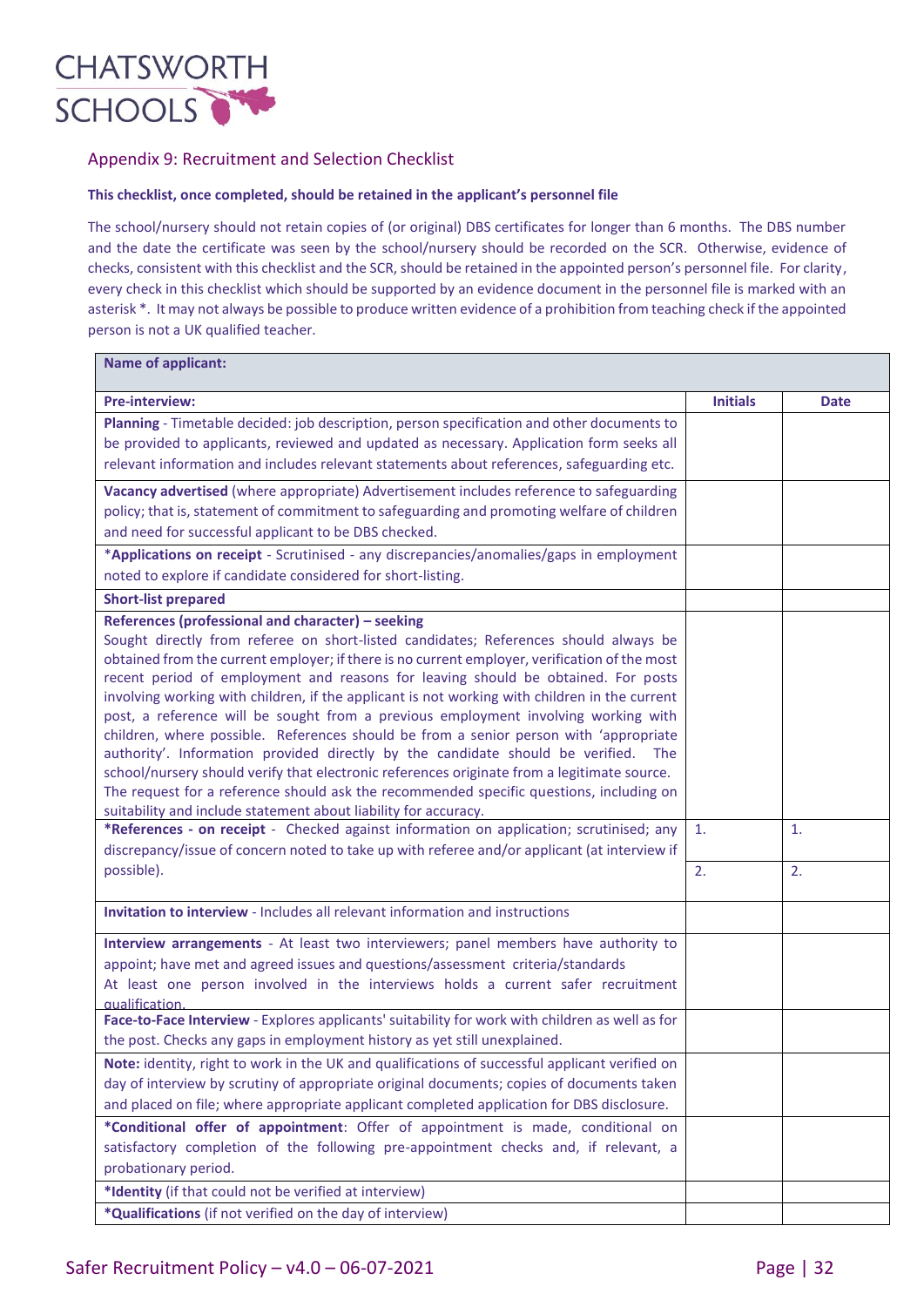

| *Right to work in UK Obtain a copy of the applicant's passport (or birth/adoption certificate<br>if the applicant does not have a passport) and add to personnel file. For an EEA or Swiss<br>citizen, obtain, if required, evidence of EU settled status, as described in Appendix 2.                                                                                                                                                                                                                                                                                                                                                                                                                                                                                                                                                                                                                                                                                                                                                                                             |  |  |
|------------------------------------------------------------------------------------------------------------------------------------------------------------------------------------------------------------------------------------------------------------------------------------------------------------------------------------------------------------------------------------------------------------------------------------------------------------------------------------------------------------------------------------------------------------------------------------------------------------------------------------------------------------------------------------------------------------------------------------------------------------------------------------------------------------------------------------------------------------------------------------------------------------------------------------------------------------------------------------------------------------------------------------------------------------------------------------|--|--|
| DBS certificate - where appropriate, satisfactory DBS certificate - original seen.                                                                                                                                                                                                                                                                                                                                                                                                                                                                                                                                                                                                                                                                                                                                                                                                                                                                                                                                                                                                 |  |  |
| *DBS Barred list - person is not prohibited from taking up the post. See guidance notes<br>relating to circumstances when this check needs to be obtained separately from the DBS<br>check. Note: The school/nursery is entitled to undertake a barred list check only if the<br>appointed person will be engaged in regulated activity.                                                                                                                                                                                                                                                                                                                                                                                                                                                                                                                                                                                                                                                                                                                                           |  |  |
| *Overseas Check - see policy section and Home Office website for more information.                                                                                                                                                                                                                                                                                                                                                                                                                                                                                                                                                                                                                                                                                                                                                                                                                                                                                                                                                                                                 |  |  |
| *Health - the candidate self declares as physically and mentally fit for the post, as described<br>in the specification. Candidates to make this declaration on the job application form.                                                                                                                                                                                                                                                                                                                                                                                                                                                                                                                                                                                                                                                                                                                                                                                                                                                                                          |  |  |
| *Prohibition from teaching work - the candidate has not been included in the prohibition<br>list or interim prohibition list.                                                                                                                                                                                                                                                                                                                                                                                                                                                                                                                                                                                                                                                                                                                                                                                                                                                                                                                                                      |  |  |
| *EEA Prohibition Check/letter of professional standing - for teaching work where the<br>applicant has undertaken teaching work in another country.<br>Prior to 1/1/21 - checked against the EEA prohibition list on the Secure Access website.<br>Since $1/1/21$ – applying this check worldwide, obtain from the applicant a letter of<br>professional standing from the relevant overseas teacher regulation body.<br>*Prohibition from Management Check - (applicable for Headteacher, SLT and teaching<br>heads of department roles and those involved in school/nursery governance)<br>Since May 2018 this is also required for internal promotions to management.<br>Childcare Disqualification Self-declaration - confirming that the applicant is not disqualified<br>from working in childcare.<br>*Qualified Teacher Status (QTS) - (statutory requirement only for teaching posts in<br>maintained education) the teacher has obtained QTS; the teacher has obtained a Post<br>Graduate Certificate of Education (PGCE), Bachelor of Education (B Ed) or Certificate of |  |  |
| Education (Cert. Ed) awarded by a higher education institution.<br>*Statutory NQT induction (for teachers who obtained QTS after 7 May 1999)                                                                                                                                                                                                                                                                                                                                                                                                                                                                                                                                                                                                                                                                                                                                                                                                                                                                                                                                       |  |  |
| *School/nursery Induction (refer to the Induction Policy and annotate here when the<br>induction checklist is complete)<br>To cover all induction requirements stipulated by ISSRs, EYFS and KCSIE, including<br>Safeguarding training, Health and Safety, first aid and fire procedures, Safe Working<br>Practice, staff code of conduct, whistleblowing, the role of the DSL, evacuation routines and<br>the reading and understanding of required policies etc.                                                                                                                                                                                                                                                                                                                                                                                                                                                                                                                                                                                                                 |  |  |
| <b>FINAL CONFIRMATIONS</b>                                                                                                                                                                                                                                                                                                                                                                                                                                                                                                                                                                                                                                                                                                                                                                                                                                                                                                                                                                                                                                                         |  |  |
| I confirm that all the required appointment checks have been completed and have been entered in the single central<br>register.                                                                                                                                                                                                                                                                                                                                                                                                                                                                                                                                                                                                                                                                                                                                                                                                                                                                                                                                                    |  |  |
|                                                                                                                                                                                                                                                                                                                                                                                                                                                                                                                                                                                                                                                                                                                                                                                                                                                                                                                                                                                                                                                                                    |  |  |
| I confirm that the initial, statutory stage of induction (prior to starting work) has been completed and this member of<br>staff has signed to confirm that he/she has read and understands all the policies, as required at induction.                                                                                                                                                                                                                                                                                                                                                                                                                                                                                                                                                                                                                                                                                                                                                                                                                                            |  |  |
|                                                                                                                                                                                                                                                                                                                                                                                                                                                                                                                                                                                                                                                                                                                                                                                                                                                                                                                                                                                                                                                                                    |  |  |
| No person may start work or volunteering with the school/nursery until the Head has signed this form to confirm that all<br>the required recruitment checks and procedures have been successfully completed.                                                                                                                                                                                                                                                                                                                                                                                                                                                                                                                                                                                                                                                                                                                                                                                                                                                                       |  |  |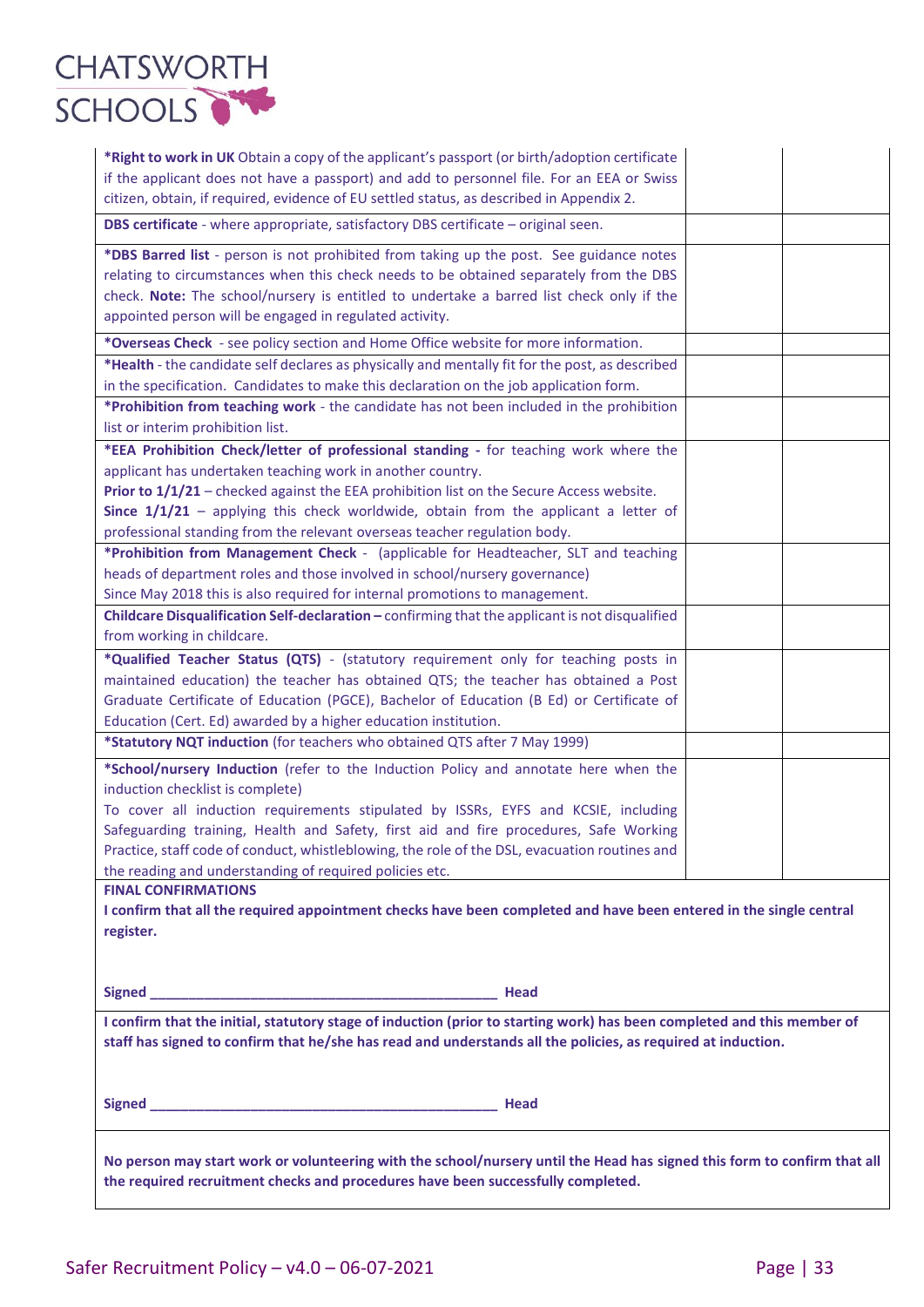

# **POLICY AMENDMENT PAGE**

| <b>Date</b> | <b>Key Amendments</b>                                        | <b>Version</b><br><b>Number</b> | <b>Signed off</b><br>by |
|-------------|--------------------------------------------------------------|---------------------------------|-------------------------|
| 11/01/2018  | Policy Approved - Fit for use by schools.                    | v1.1                            | <b>RG</b>               |
| 05/06/2019  | <b>Policy Reviewed</b>                                       | v1.2                            | <b>ADG</b>              |
| 01/09/2019  | <b>Annual Endorsement</b>                                    | v2.0                            | <b>RNB</b>              |
| 01/09/2020  | <b>Annual Endorsement</b>                                    | v3.0                            | <b>RNB</b>              |
| 12/01/2021  | Policy reviewed after Brexit changes and new DBS<br>guidance | v3.1                            | <b>RNB</b>              |
| 19/01/2021  | Small update following update to KCSIE                       | v3.2                            | <b>RNB</b>              |
| 06/07/2021  | Annual review                                                | V4.0                            | <b>CMS</b>              |
|             |                                                              |                                 |                         |
|             |                                                              |                                 |                         |
|             |                                                              |                                 |                         |
|             |                                                              |                                 |                         |
|             |                                                              |                                 |                         |
|             |                                                              |                                 |                         |
|             |                                                              |                                 |                         |
|             |                                                              |                                 |                         |
|             |                                                              |                                 |                         |
|             |                                                              |                                 |                         |
|             |                                                              |                                 |                         |
|             |                                                              |                                 |                         |
|             |                                                              |                                 |                         |
|             |                                                              |                                 |                         |
|             |                                                              |                                 |                         |
|             |                                                              |                                 |                         |
|             |                                                              |                                 |                         |
|             |                                                              |                                 |                         |
|             |                                                              |                                 |                         |
|             |                                                              |                                 |                         |